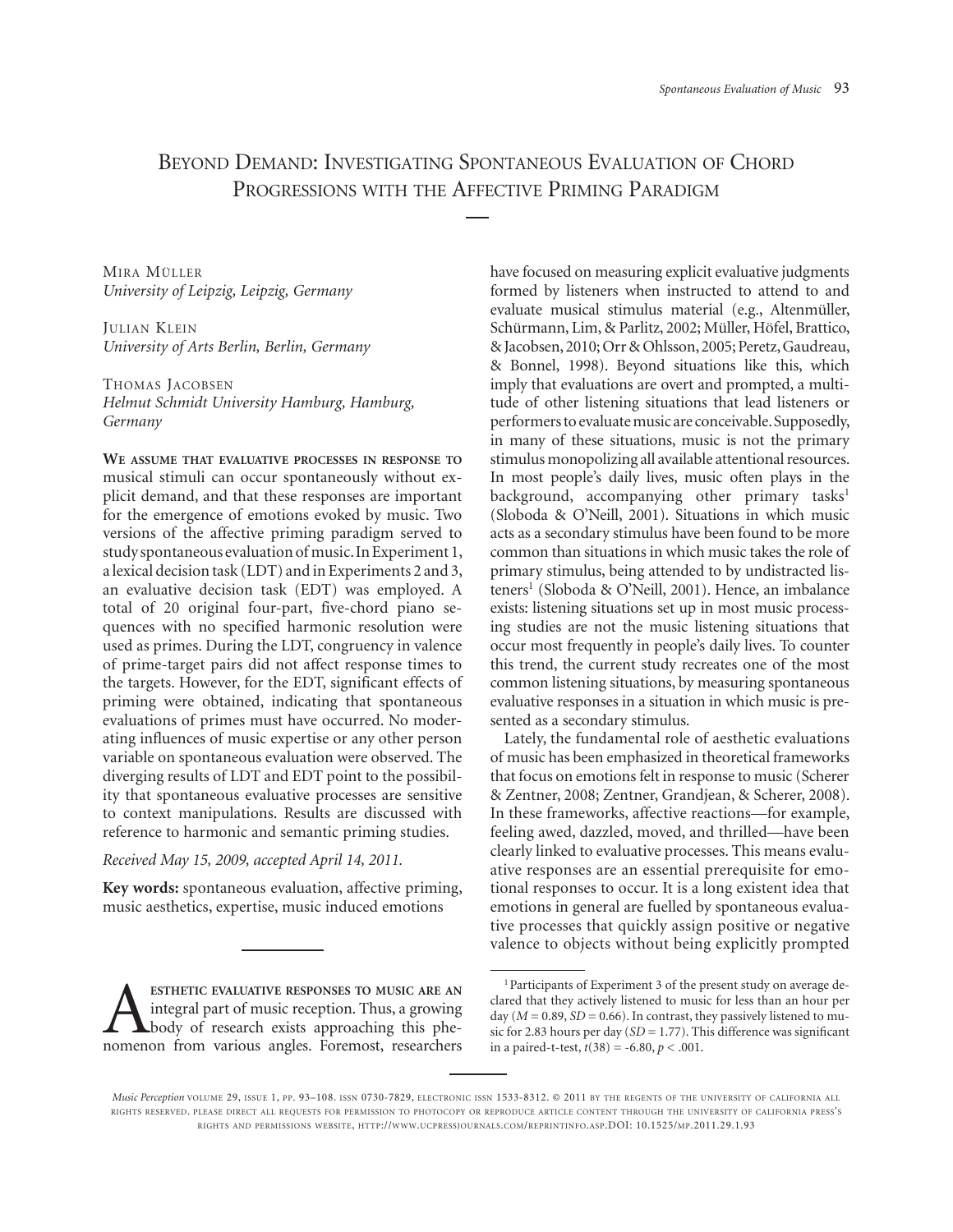(Ortony, Clore, & Collins, 1988). Thus, it is interesting to study the evaluative processes that occur spontaneously in response to music, in order to contribute to the discussion of mechanisms responsible for the origination of emotions during music listening.

Fast and spontaneously occurring evaluations have been intensively studied, with various response-time paradigms; for example, the affective priming paradigm (Bargh & Chartrand, 1999; Fazio, 2001; Murphy & Zajonc, 1993; Wittenbrink, 2007). With this procedure, an index is obtained of the inclination to respond positively or negatively to a given stimulus, in the absence of explicit demand to evaluate the stimulus. More precisely, response latencies in categorization tasks performed under time pressure form the basis for inferences about spontaneously occurring evaluative processes.

 In the field of music research, Sollberger, Reber, and Eckstein (2003) have studied spontaneous evaluation at the single chord level relying on the affective priming paradigm. They used two consonant chords as positive and two dissonant chords as negative prime stimuli, and positive and negative words as target stimuli. Participants were presented with prime-target pairs either matching or not matching in valence, and they were instructed to categorize the words according to their valence. As a result, Sollberger et al. (2003) observed significantly faster response times to matching than to mismatching trials, which led to the conclusion that the chords must have undergone a process of spontaneous evaluation as the outcome of this process affected responses to the targets.

This study operated at the level of single chords. Music, however, usually consists of more than one sound event. These sound events are organized in time and are not heard and evaluated as standalone entities, independent of each other. Valence in music, in fact, often results from how these events are interconnected. For example, five chords that are assigned positive or neutral polarity if played in isolation might be evaluated negatively if they are played in close succession. The creation of strong polarities in this manner—with the constituting elements presented one after the other instead of exactly at the same time—is a characteristic unique to music.

The claim that this mechanism is the source for musically induced emotion goes back to Meyer (1956). It has been empirically addressed by Steinbeis, Koelsch, and Sloboda (2006), who replaced individual chords in selected music passages with chords considered to not fit as well in the context in which they appeared. Subsequently, they measured behavioral and physiological responses to the original and altered material. As one behavioral measure, continuous subjective ratings of

emotionality were obtained from the participants while they listened to the passages. However, no local changes on this measure of affective response were observed for the altered chords even though the general reactions to the entire passages; that is, the final ratings of overall emotionality at the end of each piece, were affected by the alterations (Steinbeis et al., 2006). The sequences with the most unexpected harmonic events received the highest emotionality ratings at the end of each piece. The ERP data reported by the same authors hints at evaluative processes taking place locally, but no definite conclusions were drawn. Thus, the issue of whether harmonic relations are affectively evaluated on a local level warrants further empirical attention.

#### The Present Study

As pointed out earlier, many common listening situations lack explicit prompts to evaluate the music that is heard, but nevertheless give rise to emotions that have been termed "aesthetic" in previous reports (Scherer, 2004; Scherer & Zentner, 2008). Their emergence implies that evaluative processes have previously occurred. Thus, it is conceivable that spontaneously occurring evaluative responses underlie these emotions. In the scope of the present study, we examine these spontaneous processes and discuss our results in reference to musically induced emotions.

Extending the findings of Sollberger et al. (2003) and Steinbeis et al. (2006), we tested the assumption that evaluative processes occur spontaneously in response to musical stimuli—even in the absence of explicit demand—by employing the affective priming paradigm as a covert method. Three experiments in total were conducted using two different versions of this paradigm. As musical prime stimuli, chord progressions were used in the experimental conditions and single chords in the control conditions.

In Experiment 1, a nonaffective task was introduced, diverting attention from the valence dimension present in the target stimuli. As target stimuli, German words and pseudowords were presented which had to be categorized according to their lexical status (Lexical Decision Task (LDT)). Target stimuli that were not pseudowords, but fell into the category of words in the German lexicon, either had a positive or negative valence. In contrast to Experiment 1, the task demand in Experiments 2 and 3 was of an affective nature, as targets had to be categorized according to their valence (evaluative decision task; EDT). In both the LDT and the EDT, each target stimulus was preceded by a prime stimulus either matching or not matching its affective valence. Using the affective priming paradigm as a procedure, it is possible to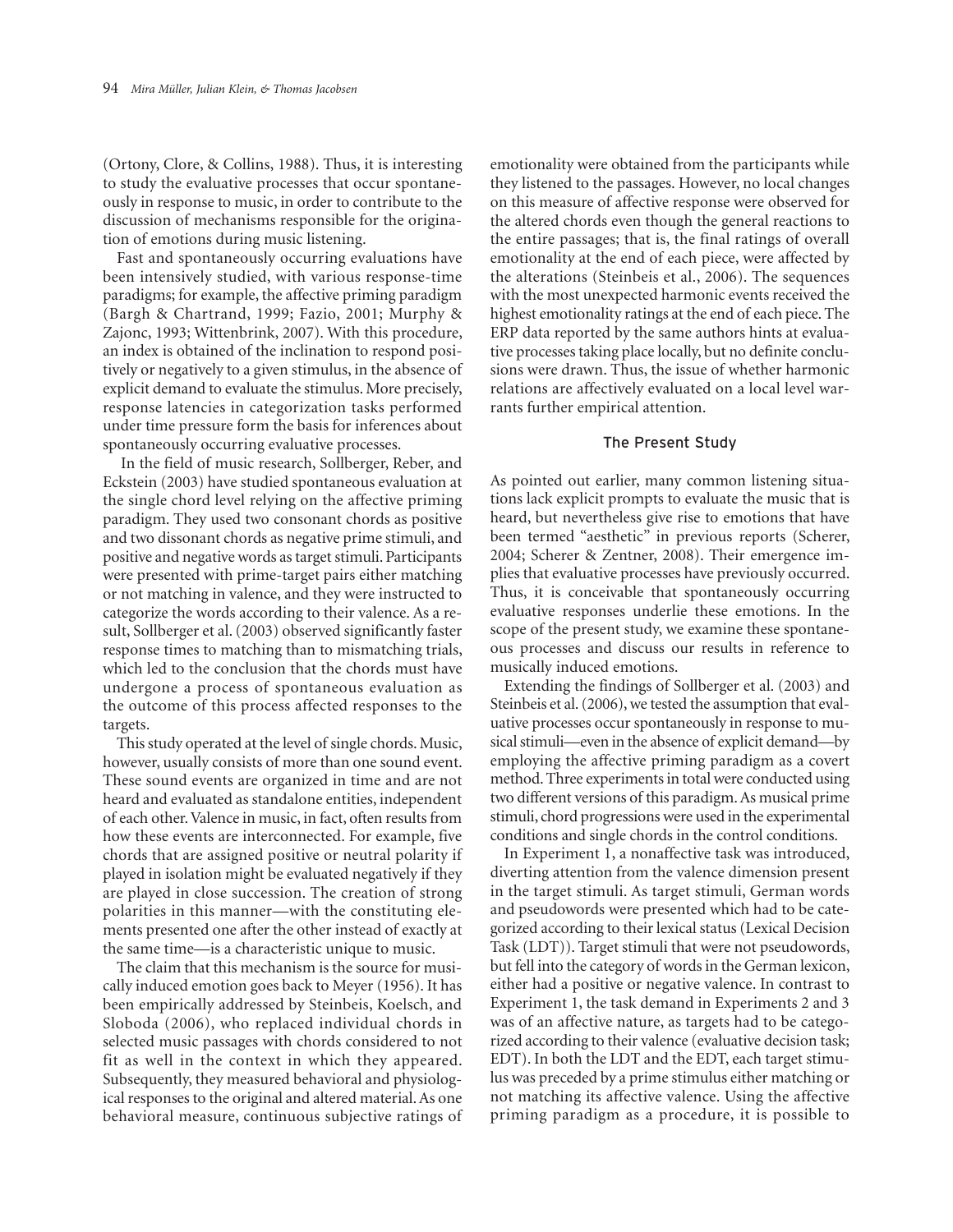examine whether primes are evaluated spontaneously by relying on response times to targets. Trials with primetarget pairs congruent in valence should be relatively faster compared to incongruent trials, and also elicit the same amount or fewer errors.

The chord sequences used never contain the tonic chord in the final position but end without exception on physical major seventh chords. Thus, only the root and therefore also the number of out-of-scale notes of the ending chords is varied, without simultaneously varying the chord type.

In addition to the experimental condition in which chord sequences were used as prime stimuli, a control condition was run in each experiment. In this condition, the final chords of the sequences were presented as single chord primes. This served to ensure that effects found in the experimental condition were not dependent on characteristics of the final chords as standalone entities, but arose from the context they were presented in. In contrast to the study by Sollberger et al. (2003), the present study maintained a constant degree of consonance/dissonance per chord across the categories of positive and negative prime stimuli.

Contrasting results from Experiment 1 with results from Experiment 2 and 3 allows for a discussion of whether spontaneously occurring evaluations of music are dependent on characteristics of the context. More precisely, in Experiment 1, participants carried out a task that diverted the focus from the valence information inherent in the target words, whereas in Experiment 2 and 3 this information was task relevant. Thus, it was possible to investigate whether an affective or valence oriented mindset induced by the primary task affected spontaneous evaluative responses to music, presented as a secondary stimulation.

# Experiment 1

In Experiment 1, a nonaffective task (LDT) was employed to examine whether affective priming effects were replicated when the valence dimension was not task relevant. In the field of affective priming research, nonaffective tasks frequently have been used by various researchers (for a summary see Wentura, 2000). So far, heterogeneous results have been reported. Kemp-Wheeler and Hill (1992) obtained evidence for affective priming using a LDT. In addition to nonwords that served as targets, they used words with emotionally aversive or nonemotional connotations as primes and targets. Along a similar line, in a study by Bargh, Chaiken, Raymond, and Hymes (1996), the pronunciation task served as a means to successfully measure

affective priming effects. Positive and negative adjectives were used as stimulus material in this study. De Houwer, Hermans, and Eelen (1998) used known words and newly learned nonwords (that were introduced as words from a foreign language) as stimuli but did not observe affective priming effects employing the pronunciation task (for similar results see De Houwer, Hermans, Rothermund, & Wentura, 2002; Klinger, Burton, & Pitts, 2000). In a recent study, Spruyt, De Houwer, Hermans, and Eelen (2007) demonstrated that affective priming effects can be obtained with a nonaffective task if attention is drawn to the valence dimension of the target stimuli.

We expected to observe an affective priming effect in Experiment 1. In line with results from Spruyt et al. (2007), it is conceivable that an affective priming effect is only observed in a particular subgroup of participants: those who report noticing the valence dimension inherent in the category of targets that classify as words in the German lexicon.

# *Method*

*Participants*. Fifty-two students (29 women, 23 men) from the University of Leipzig participated in the study for either course credit or monetary compensation. Their mean age amounted to 23.15 years  $(SD = 4.19)$ . All participants were native speakers of German with normal hearing and normal or corrected-to-normal visual acuity. Of the participants, 41.5% were students of psychology in their first year. The data of one female participant had to be excluded due to confounding the answer buttons. Additionally, the data of three further participants (two women, one man) had to be excluded from all analyses due to overall slow responses (determined by the Tukey outlier criterion<sup>2</sup> (Hoaglin, Iglewicz, & Tukey, 1986).

*Materials*. Forty positive and 40 negative words, the same that were used by Sollberger et al. (2003), served as targets. Based on these target words, 80 pseudowords were constructed by substituting two phonemes of each word with phonemes eliminated from other words in the list, thereby insuring that in total the same phonemes in the 80 original words occurred in the 80 pseudowords (see Appendix).

As primes for the experimental condition, 20 original four-part piano sequences were chosen. These sequences consisted of four triads preceding a final major seventh

 $2$ Data of participants (Y) that were below (above) the first (third) quartile  $(Q_{1,} Q_{3})$  minus (plus) 1.5 times the sample's interquartile range (IQR) [Y <  $(Q_1 - 1.5 \times IQR)$  or  $Y > (Q_3 + 1.5 \times IQR)$ ] were discarded.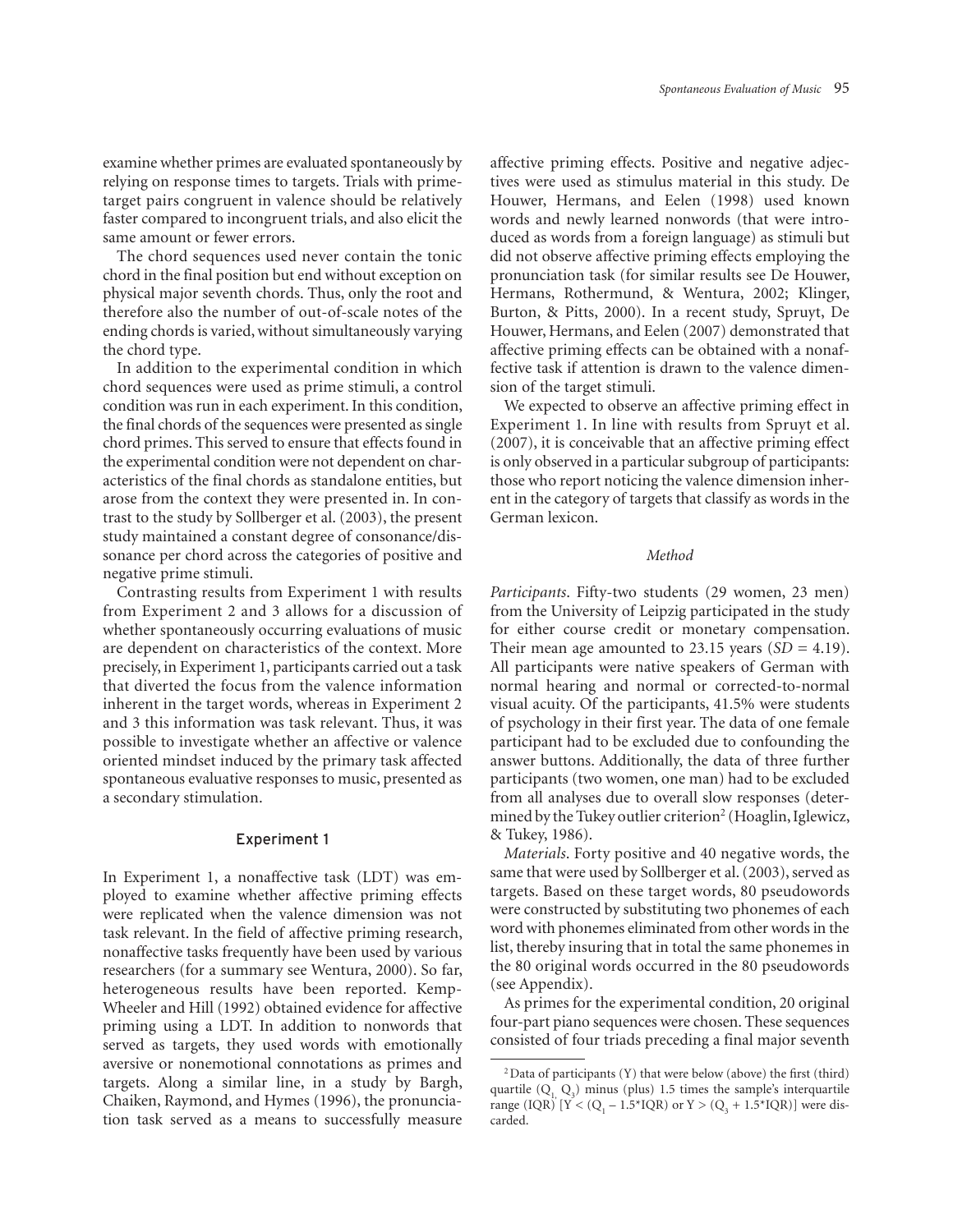chord with no specified harmonic progression (a kind of "aborted" functional cadence). They were chosen based on pretest beauty ratings from a total of 84 sequences representing all possible combinations of the seven diatonic steps for the fourth triad root, with the twelve chromatic steps of the final major seventh chord root (see Table 1). The first four chords of the sequences each lasted for 500 ms, whereas the last chord was 1000 ms long, resulting in sequences 3 s in length. The recordings consisted of MIDI-driven (single-key, authentic stereo audio) piano samples with "humanized" volume and timing fluctuations. For humanization, Logic Audio Pro 7.1 was used, with a chance distribution between  $\pm$  10 tics (maximum  $\pm$  52 ms)—except for the initial chord (maximum +52 ms)—in timing and a chance distribution of the velocity between 64 and 89 (of maximally 127) in the dynamics. As a sampler, we used "Grand Piano" of Soundtrack Pro 2.0.2 by Final Cut/Apple with 16 bit/44.1 kHz stereo audio.

Pretest beauty ratings for the sequences were obtained via the internet from 153 individuals who rated randomly chosen stimulus subsets consisting of 21 sequences. The 10 sequences that were rated as most beautiful on a 5-point scale ranging from 1 ("beautiful") to 5 ("not beautiful") were selected as positive primes (average beauty rating:  $M = 3.76$ ,  $SD = 0.81$ ) and 10 sequences rated as less beautiful were selected as negative primes (average beauty rating:  $M = 2.23$ ,  $SD = 0.86$ ). The latter were matched regarding the first four chords to the 10 beautiful chord sequences (see Figure 1). This means that the same four chord sequences numbered from I to VII that constituted the beginning of the complete chord sequences were used for both the category of positive

**TABLE 1.** Functional Analysis of the First Four Triads Leading to the Seven Diatonic Steps.

| No. | Model                             |  |
|-----|-----------------------------------|--|
|     | TSDT                              |  |
| П   | $T T S S_p$                       |  |
| Ш   | $T D T_p D_p$<br>p                |  |
| IV  | $T\ T_p\ D_p\ S$<br>$\mathcal{P}$ |  |
| V   | $T T_p S_p D$                     |  |
| VI  | $TSDT_p$                          |  |
| VII | TSTD7                             |  |

*Note*: The last chord (not presented in the table) was always a major seventh chord (D7) or its enharmonic derivates, depending on the imagination of the further progression. Each chord was represented by a letter according to the following schematic: Tonic = T, dominant = D, subdominant = S, parallel = p, counter parallel = c. Majuscule letters represent major triads, minuscule letters represent minor triad, strokedout letters represent chords missing their root tone.

and negative prime sequences. In both categories, fourchord-sequence number I was used three times, fourchord-sequence number II once, and four-chordsequences numbers III, IV, and VI each twice. The beauty ratings of the two final sets differed significantly in a paired *t*-test, *t*(144) = -17.47, *p* < .001. They also differed regarding the number of out-of-scale tones contained in the final chords of the sequences. The final chords of positive prime sequences contained fewer out-of-scale tones compared to the final chords of the negative prime sequences, which mostly contained three out-of-scale tones and, in to two cases, two out-of-scale tones (see also Table 2).

As prime stimuli for the control condition, only the last chords of the 20 sequences were used. The last chords of the ten positive sequences were classified as positive primes and the last chords of the ten negative sequences as negative primes. Independent of category, the chords were always major seventh chords only differing in the chroma of the root and the chord structure. Nonetheless, the control condition served as a means to ensure that affective priming effects found in the experimental condition were not attributable to properties of the last chord by itself, but solely to its effects in the context of the preceding four chords.

The presentation was shown on a 15-inch flat screen using Matlab 7.0 (Cogent-Toolbox) to run the experiment. The auditory stimuli were presented binaurally over headphones. Matlab registered judgment responses and latencies, which were captured using the right and left buttons of a four-button response keyboard, beginning 200 ms after the onset of the last chord up to 1800 ms after stimulus presentation.

*Procedure*. After completing the letter of agreement for participation, participants were tested individually in a dimly lit and sound-attenuated experimental chamber (International Acoustic Company). They were informed that they were about to participate in an experiment designed to study the connection between hearing and reading speed and that their task would be to correctly classify words according to their lexical status, i.e., whether they exist or do not exist in German. Directly after the experiment, participants were questioned about what they had

**TABLE 2.** Number of Sequences that Contained 0, 1, 2 or 3 Out-of-Scale Tones in its Final Chord Shown for Positive and Negative Prime Sequences.

| Number of out-of-scale tones  | $\mathbf{\Omega}$ |  |  |
|-------------------------------|-------------------|--|--|
| positive prime sequences (10) |                   |  |  |
| negative prime sequences (10) |                   |  |  |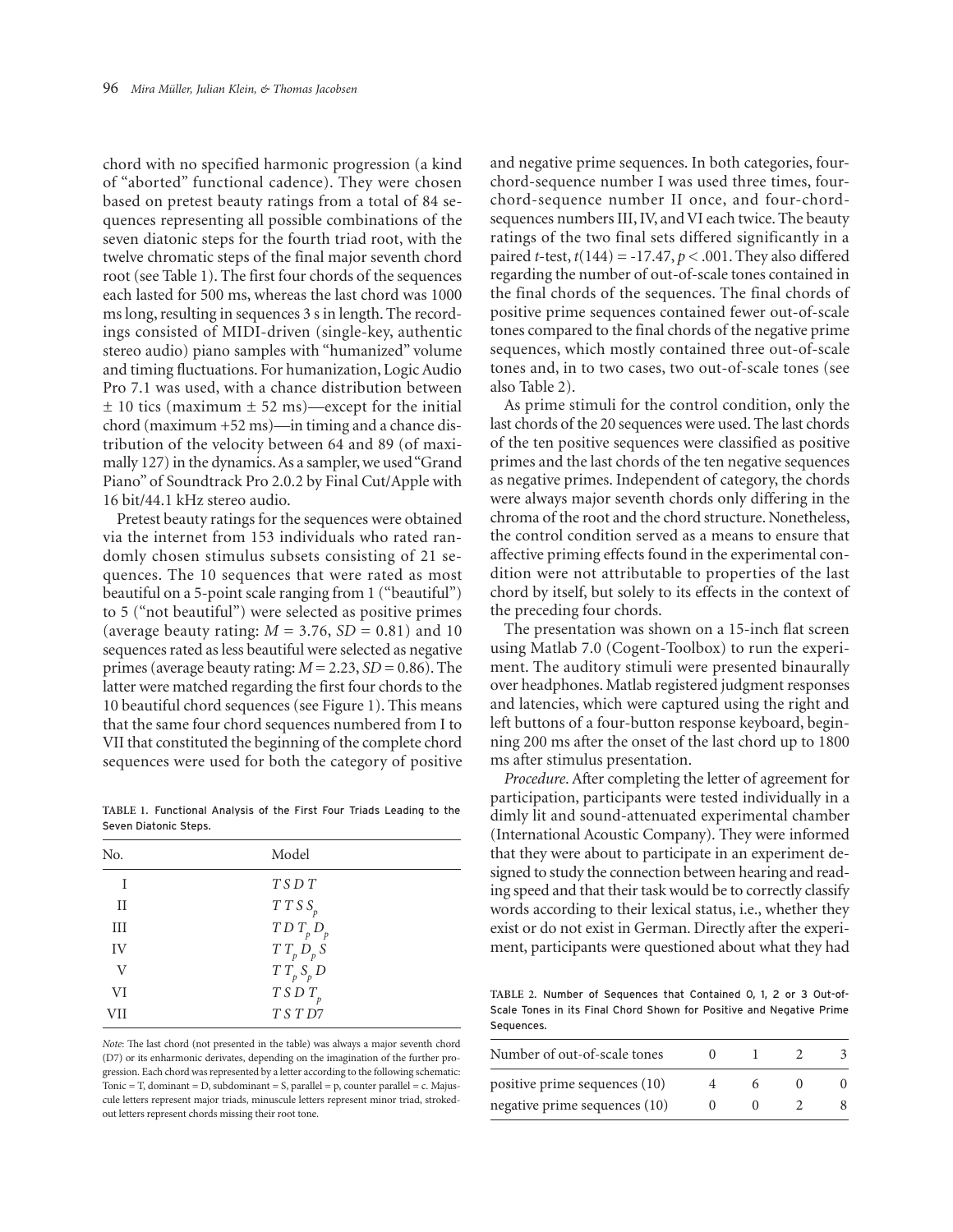

Sequences

**FIGURE 1.** Mean pretest beauty ratings of all 84 chord sequences. Ten positive prime sequences (large black circles) and ten negative prime sequences (large gray circles) chosen for the experiments, their respective sequence category number (I, II, III, IV, VI), and music notation for selected sequences.

noticed in regard to the target stimuli in order to assess whether they reported noticing that the target words were either strongly positive or negative. Seventy-five percent of the participants reported noticing the valence dimension without being strongly prompted.

Half of the participants completed the experimental condition first and the control condition subsequently, whereas the order of the conditions was reversed for the other half of the participants. The order in which the conditions were to be completed was counterbalanced across participants. The item sequence was pseudorandomized according to the following constraints: a maximum of three trials of a given lexical status category, a maximum of three trials of a given target valence, and a maximum of three trials of a given prime valence in sequence. The experiment consisted of two blocks per condition: each block included 80 trials, resulting in 160 trials per condition and 320 for the whole experiment. Completion of one block took approximately six minutes in the experimental condition and three minutes in the control condition. Response key assignments (word/ pseudoword, pseudoword/word) were counterbalanced across participants.

Before the start of the experiment, participants completed eight practice trials to become familiar with the task. Each trial started simultaneously with a fixation cross shown on the screen and the playback of a chord sequence (experimental condition) or a single chord (control condition). At 250 ms after the onset of the last chord (single chord, respectively), the fixation cross on the screen was replaced by a target word. Targets were presented until participants gave a response or until 1800 ms had elapsed. A blank screen was presented

subsequently for a variable uniformly distributed interval (minimum length, 100 ms; maximum length, 500 ms).

For the analysis of response times, all trials with false responses were discarded (2.8% of the data). Additionally, 3.3% of the remaining responses were discarded because they were outliers according to Tukey's outlier criterion (Hoaglin et al., 1986; see also Klauer and Teige-Mocigemba, 2007 for an example); that is, latencies that were below (above) the individual's first (third) quartile minus (plus) 1.5 times the individual's interquartile range were removed. In total, 6.1% of the data were eliminated. Based on these data, individual subject averages were computed. Repeated measures ANOVAs were conducted with the factors Target and Prime with these averages. Similarly, repeated measures ANOVAs were conducted with the factors Target and Prime to analyze error rates. Finally, response time data were subjected to further repeated measures ANOVAs including either the additional factor Valence Detection or Order which refers to the order in which the condition (experimental and control condition) were completed. For the effect central to the main hypothesis, effect sizes are reported as partial  $η²$  coefficients (Cohen, 1973).

## *Results*

In the experimental condition, the observed pattern in the data was not in accordance with the expectations; that is, trials with positive target words were responded to equally as fast when preceded by a positive prime as when preceded by a negative prime. The same was true for trials with negative target words (see Table 3).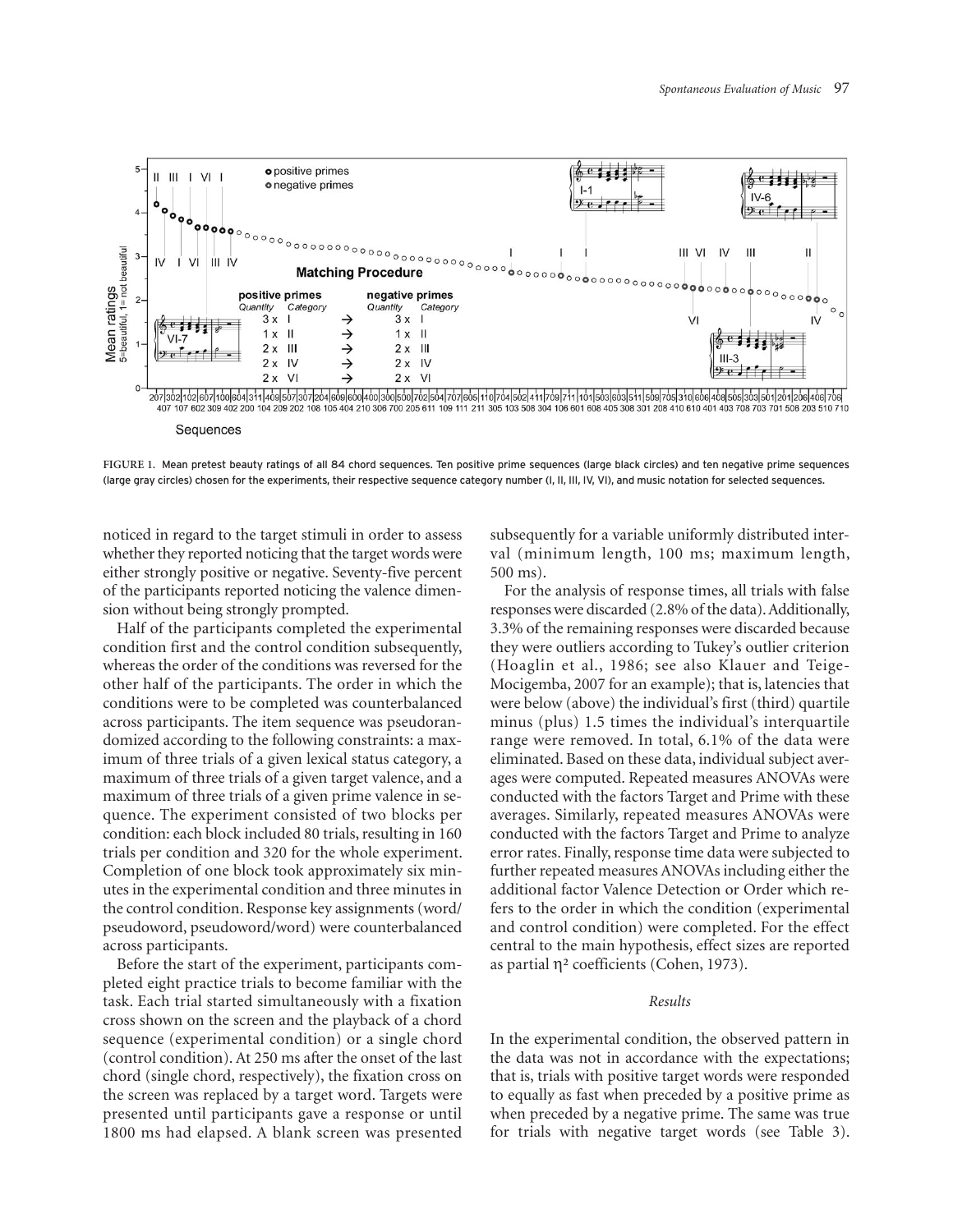**TABLE 3.** Mean Response Times (ms) and Standard Deviations for Positive and Negative Words Depending on Prime Category in the LDT (Experiment 1).

| Target: |          | positive | negative |          |  |
|---------|----------|----------|----------|----------|--|
| Prime:  | positive | negative | positive | negative |  |
| Mean    | 541.07   | 542.72   | 570.30   | 571.49   |  |
| SD      | 70.87    | 68.53    | 68.17    | 71.92    |  |

Accordingly, in a repeated measures ANOVA comprising the factors Target and Prime, the interaction between these two factors was not significant,  $F(1, 47) =$ 0.10,  $p = .92$ , partial  $\eta^2 < .001$ .

Overall, response times to positive target words (*M* = 541.89 ms,  $SD = 68.97$  ms) were shorter than response times to negative target words ( $M = 570.90$  ms,  $SD =$ 68.56 ms). The main effect of the factor Target was significant,  $F(1, 47) = 110.02, p < .001$ .

The analysis of false responses in the experimental condition revealed that participants produced fewer errors on trials with positive target words ( $M = 0.27$ ,  $SD =$ 0.46) than on trials with negative target words  $(M = 0.89,$  $SD = 0.69$ ). The main effect of the factor Target was significant in a repeated measures ANOVA comprising the factors Target and Prime,  $F(1, 47) = 44.57$ ,  $p < .001$ . No significant Target x Prime interaction was observed,  $F(1, 47) = 0.95, p = .33.$ 

For the experimental condition, the response time data were further analyzed to test whether the group of participants who reported noticing the valence dimension of the target words showed an affective priming effect, as compared to those who did not notice the valence of the words. For this purpose, a repeated measures ANOVA was conducted comprising the factors Target, Prime, and Valence Detection. However, the three-way interaction between these factors was not significant, with  $F(1, 43) = 0.19$ ,  $p = .66$ ; that is, the participants who detected the valence of the words did not differ from those who did not detect it regarding the Target x Prime interaction. Therewith, their data did not show an affective priming effect.

As expected, no affective priming effect was observed in the control condition. This was confirmed with a repeated-measure analysis comprising the factors Target and Prime; there was no significant interaction between these two factors,  $F(1, 47) = 0.62$ ,  $p = .44$ .

In the experimental condition, participants on average responded more slowly ( $M = 581.68$ ,  $SD = 72.24$ ) than in the control condition ( $M = 562.41$  ms,  $SD = 66.63$ ) and produced fewer mistakes ( $M = 0.48$ ,  $SD = 0.30$  vs.  $M = 0.67$ ,  $SD = 0.48$ ). Both differences were significant for reaction times,  $t(47) = 3.42$ ,  $p = .001$ , and error scores,  $t(47) = 3.42, p = .001$  in paired t-tests.

To test whether response times in the experimental condition were influenced by the order in which the conditions were completed, a repeated measures ANOVA was conducted with the factors Target, Prime, and Order. The interaction between the factors Target and Prime was not influenced by the order in which the conditions occurred, as revealed by a nonsignificant three-way interaction between the factors Target, Prime, and Order,  $F(1, 47)$  < 0.01,  $p = .96$ . However, the interaction between the factors Prime and Order was significant in this analysis,  $F(1, 47) = 6.81$ ,  $p = .01$ . Following up this interaction with separate ANOVAs for the two steps of the factor Order revealed a significant main effect of the factor Prime in the experimental condition for the group of participants who had completed the control condition first,  $F(1, 22) = 5.59$ ,  $p = .03$ . They responded faster to trials containing positive prime sequences (*M* = 569.46,  $SD = 69.44$ ) than to trials with negative prime sequences  $(M = 577.78, SD = 67.59)$  in the experimental condition. This main effect was not significant for the participants who had completed the experimental condition first,  $F(1, 24) = 2.07, p = .16.$ 

#### *Discussion*

In the LDT, congruency of valence of prime-target pairs did not affect responses to the targets. Therewith, no affective priming effect was observed. This could mean that the chord sequences were not evaluated spontaneously, or that the method used was insufficient to capture these effects. It cannot be argued that the valence of the words went undetected as 75% of the participants reported noticing that they were presented with words of opposite and extreme polarities. Additionally, in all analyses conducted, main effects of target category were obtained. Trials with positive words rendered faster and more correct responses, compared to trials with negative target words. This indicates that either the affective information contained in the target words was processed (even though this did not result in an affective priming effect) or that the negative words used in the present study occur less frequently in the German language than the positive words, and are therefore more difficult to classify.

Whether or not participants detected the valence dimension did not influence the affective priming effect. In contrast, Spruyt et al. (2007) were able to show the connection between affective priming effects in a nonaffective task and the attention allocated to the affective dimension of the targets. In the present experiment, reports on whether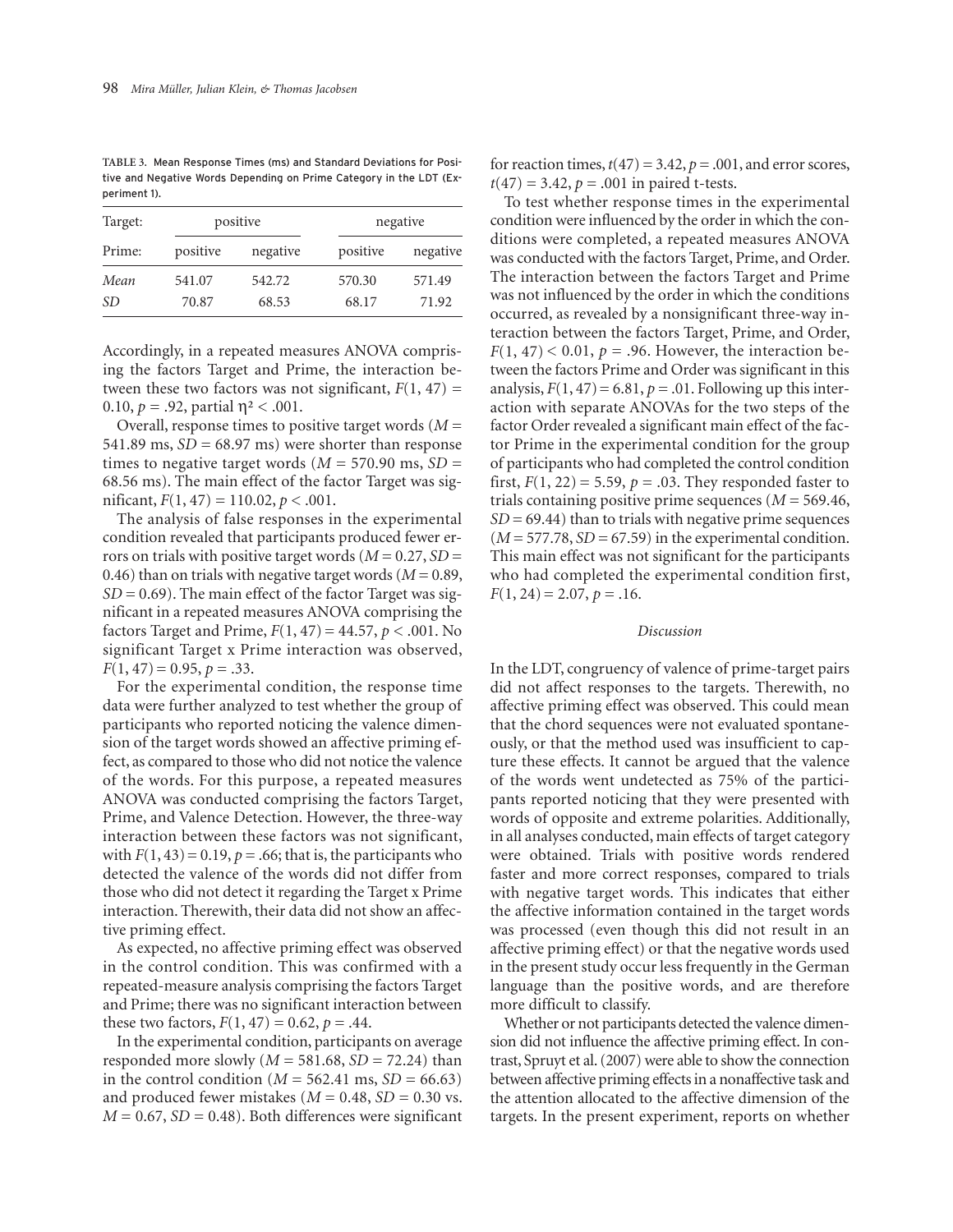participants strongly focused on the affective content were not obtained. Thus, the measure employed here does not give information on the amount of attention paid to the valence of the words, solely on whether it was noticed at all or not. This might have been crucial for the failure to replicate the results reported by Spruyt et al. (2007).

It was observed that the order in which the conditions were completed moderated the main effect of the factor Prime. Participants who completed the experimental condition subsequent to the control condition responded faster on trials with positive prime sequences than on trials with negative prime sequences in the experimental conditions, independent of the valence of the target words. This effect bears resemblance to the harmonic priming effect that has been reported, for example, by Bigand, Madurell, Tillmann, and Pineau (1999). In harmonic priming studies, faster responses to a target chord have been observed when the target chord functions as the tonic chord in the context of preceding chords, compared to any other chord of the tonal hierarchy (Bigand, Madurell, Tillmann, & Pineau, 1999; Tillmann, Bigand, & Pineau, 1998; Tillmann, Janata, Birk, & Bharucha, 2008). There are two major differences between the present study and the harmonic priming studies mentioned above. First, the stimulus material used in most harmonic priming studies includes the tonic, dominant, or subdominant chord as ending chords, whereas in the present study, neither of these chords is used as an ending chord (i.e., the decisive chords of the present study are farther removed from the tonal centre than in the harmonic priming studies mentioned above). Second, in the harmonic priming studies, participants are instructed to respond to certain characteristics of the musical stimuli. This means that the targets are contained in the musical material. In contrast, the musical stimuli in the present study served exclusively as primes; that is, they were not task relevant. Despite these differences, a similar explanation might apply to both types of priming effects. In the present case, we assume that it cost more effort<sup>3</sup> to process the negative primes than the positive primes. Thus, responses on trials with negative primes were slower due to limited resources for processing the target words. If this effect observed in the present study is interpreted in the light of harmonic priming, the following implications ensue: first, harmonic priming

effects may transfer to other modalities (as target word processing was hampered in the present case) and second, they occur even if the decisive harmonic events are peripheral to the tonal center.

It remains unclear why completing the experimental condition subsequent to the control condition is subservient to a type of priming that bears resemblance to harmonic priming, whereas this effect does not occur when the experimental condition is completed first. It is possible to speculate that participants who completed the experimental condition subsequent to the control condition were already familiar with the target words when they completed the experimental condition, as target words were the same in both conditions. Consequently, they might have had more resources to pay attention to the musical stimuli when completing the experimental condition. Thus, as one plausible explanation, the attentiveness with which participants listened to the musical stimuli might be held responsible for the diverging effects. This leads to the hypothesis that harmonic priming is fostered by attentive listening conditions. Further studies are needed in order investigate whether this holds true, and attention is indeed a crucial factor in this matter.

#### Experiment 2

Experiment 2 directly followed Experiment 1. Again, affective priming effects were studied, this time using a different task demand. Instead of lexical decisions, participants had to perform evaluative decisions by indicating whether target words were either positive or negative. Using the EDT, stable affective priming effects have been obtained in numerous studies (for a summary see, for example, Fazio, 2001).

# *Method*

*Participants*. After completing Experiment 1, the same participants participated in Experiment 2.

*Materials*. The same target and prime stimuli that were used in Experiment 1 served as material, with the exception that pseudowords were excluded.

*Procedure*. Participants were again seated in a dimly lit and sound-attenuated experimental chamber. They were informed that their task was to correctly classify words according to their valence; that is, whether they are positive or negative.

The experiment consisted of two conditions: the experimental condition in which chord progression served as the prime stimuli and the control condition in which only the ending chords served as primes. The order in which the two conditions were to be completed was counterbalanced

<sup>&</sup>lt;sup>3</sup>Tillmann et al. (2008) observed facilitation for the tonic chord, neither facilitation nor inhibition for the dominant chord, and inhibition for the subdominant chord, compared to a neutral baseline condition in a harmonic priming study. In the present case, the ending chords of the prime sequences were never the tonic or dominant chord. Thus, facilitation or neutrality were less likely to have been effective than inhibition.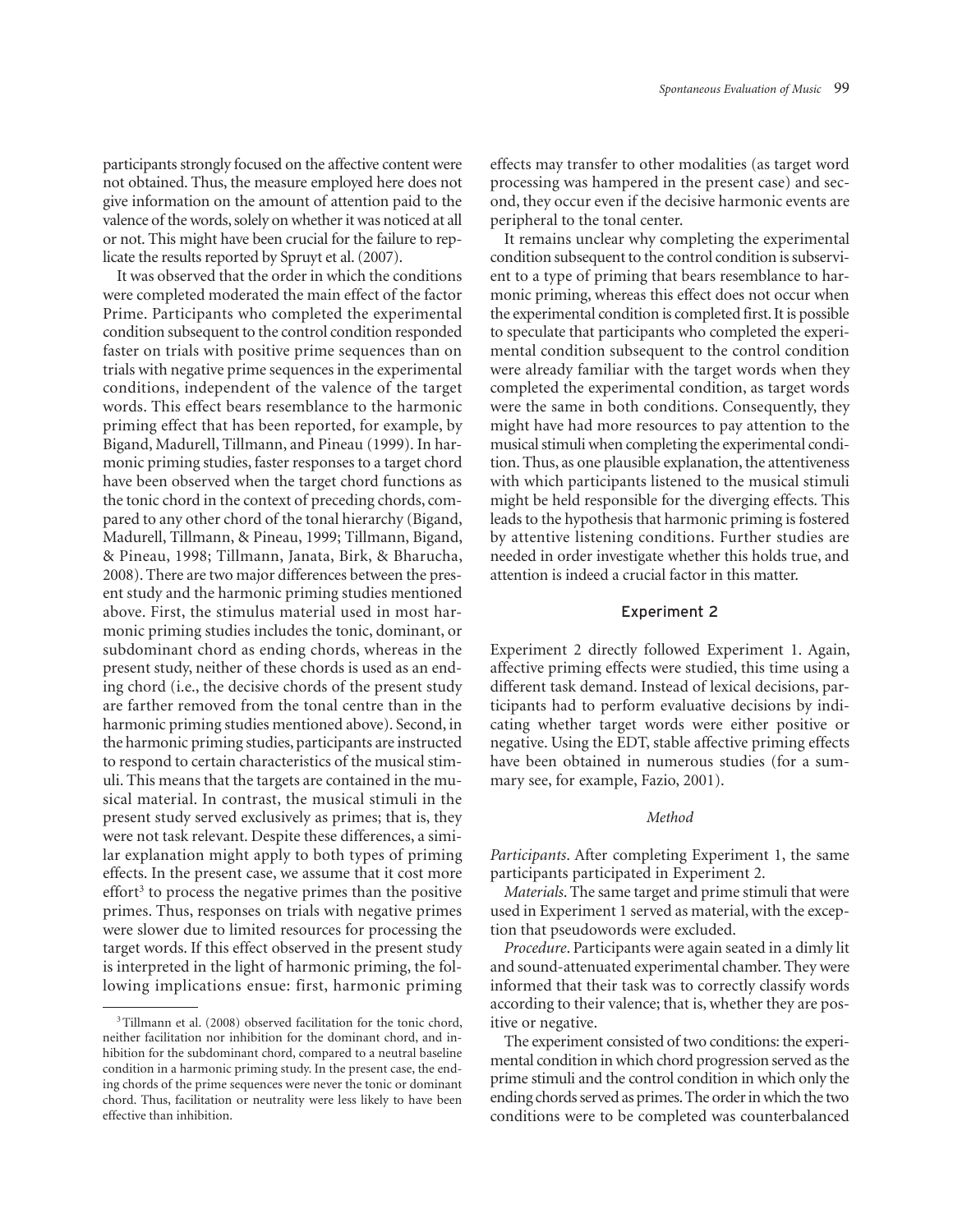across participants. The item sequence was pseudorandomized according to the following constraints: a maximum of three trials of a given target valence and a maximum of three trials of a given prime valence in sequence. The experiment consisted of two blocks per condition; each block included 40 trials, resulting in 80 trials per condition. Completion of one block took approximately six minutes in the experimental condition and three minutes in the control condition. Response key assignments (positive/ negative, negative/positive) were counterbalanced across participants. After completing the affective priming task, participants were administered a questionnaire assessing music experience and preferences.

The trial structure was exactly the same as in Experiment 1. This also holds true for the steps taken in preparing the data for analysis. For the analysis of response times, all trials with false responses were discarded (3.5% of the data). Additionally, 3% of the remaining responses were discarded because they were outliers according to Tukey's outlier criterion. In total, 7.5% of the data were eliminated.

The participants were sorted into two groups differing in music expertise according to their experience with music (number of years of music lessons and weekly hours of practice). The group of music experts (*n* = 17) consisted of participants who practiced three or more hours per week or had received music lessons for seven or more years.

Based on the response time data and the error rates, individual subject averages were computed. Repeated measures analyses of variance (ANOVAs) were conducted with the factors Target and Prime with these averages. Similarly, repeated measures ANOVAs were conducted with the factors Target and Prime to analyze error rates. Finally, response time data were subjected to further repeated measures ANOVAs including either the additional factor Order, Field of Study, Gender, or Music Expertise. For effects central to the main hypothesis, effect sizes are reported as partial η² coefficients (Cohen, 1973).

## *Results*

In the experimental condition, participants responded faster to trials with prime-target pairs matching in valence than to trials with nonmatching pairs (see Figure 2). This was statistically confirmed in a repeated measures ANOVA comprising the factors Target and Prime, which revealed a significant interaction,  $F(1, 47) = 10.10$ ,  $p =$ .003, partial  $η<sup>2</sup> = .18$ .

Overall, response times to positive target words (*M* = 587.88 ms,  $SD = 77.18$  ms) were shorter than response times to negative target words  $(M = 614.60 \text{ ms}, SD = 86.98)$ ms). The main effect of the factor Target was significant,  $F(1, 47) = 29.24$ ,  $p < .001$ . The analysis of false responses in the experimental condition yielded no significant effects (e.g., Target x Prime:  $F(1, 47) = 0.10, p = .76$ ).

As expected, no affective priming effect was observed in the control condition. This was confirmed by the nonsignificant interaction between the factors Target and Prime, *F*(1, 47)< 0.001, *p* > .999. Again, a difference in response times to the two categories of target words was observed. Positive targets were responded to more quickly (*M* = 581.60 ms,  $SD = 84.02$  ms) than negative targets ( $M =$  $601.65$  ms,  $SD = 88.59$  ms). This main effect of the factor Target was significant,  $F(1, 47) = 13.38, p = .001$ .

No difference in overall response time between the experimental condition  $(M = 601.24, SD = 80.42)$  and the control condition ( $M = 591.62$  ms,  $SD = 84.22$ ) was observed,  $t(47) = 1.52$ ,  $p = .13$ . However, participants produced significantly fewer mistakes in the experimental  $(M = 0.57, SD = 0.49)$  compared to the control condition  $(M = 0.79, SD = 0.54), t(47) = 3.66, p = .001.$ 

To test whether the order in which the conditions were completed influenced response times, a repeated-measure ANOVA was conducted with the factors Target, Prime, and Order. The interaction between the factors Target and Prime was not influenced by the order in which the conditions occurred, as revealed by a nonsignificant three-way interaction between the factors Target, Prime, and Order,  $F(1, 46) = 0.51$ ,  $p = .48$ . All other effects involving the factor Order were not significant.



**FIGURE 2.** Mean response times (in ms) in the EDT (Experiment 2) to positive and negative words as a function of prime valence. Error bars +1,-1 standard errors.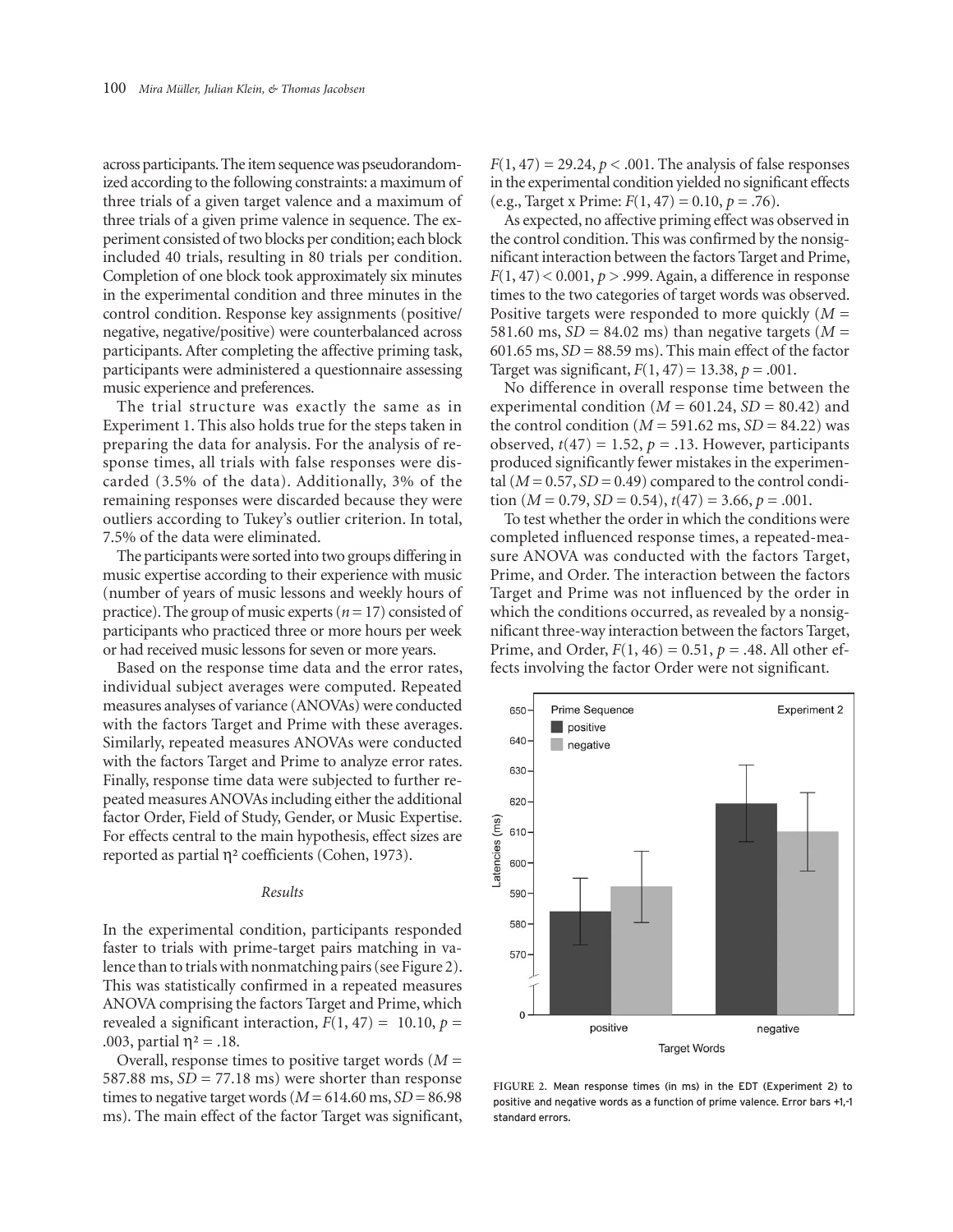Furthermore, we tested whether the affective priming effect was influenced by whether the participants were students of psychology or students studying another subject. In a repeated measures ANOVA comprising the factors Target, Prime, and Field of Study, the three-way interaction between these three factors was not significant,  $F(1, 46)$  = 0.52,  $p = 0.82$ . Similarly, nonsignificant three-way interaction also emerged when the factor Field of Study was replaced by the factor Gender,  $F(1, 46) = 1.03$ ,  $p = .32$ , or the factor Music Expertise,  $F(1, 46) = 0.20$ ,  $p = .65$ . However, as music expertise was of specific interest, this interaction was followed up with separate ANOVAs for each group. The interaction between the factors Target and Prime was significant in the group of laymen,  $F(1, 30) = 7.64$ ,  $p = .01$ , but not in the group of experts,  $F(1, 16) = 2.41$ ,  $p = .14$ . It was possible, however, to identify two outliers in the group of experts showing reversed affective priming effects with faster responses to mismatching prime-target pairs than to matching prime-target pairs. Excluding their data from the analysis re-established the significance of the interaction in the subgroup of experts,  $F(1, 14) = 11.51$ ,  $p = .004$ .

#### *Discussion*

In Experiment 2, an evaluative task demand was introduced. Thus, the experimental context in itself was more valence oriented, and therefore more affective in nature than Experiment 1. As a result, a significant affective priming effect was observed in the experimental condition, indicating that spontaneous evaluation of the musical stimuli had occurred. More precisely, trials with prime-target pairs matching in valence received faster responses than trials with prime-target pairs not matching in valence. This means that the chord progressions used as primes were spontaneously evaluated and that this process influenced target processing. Additionally, no affective priming effect was observed in the control condition in which only the ending chords were presented as primes. This shows that the valence of each ending chord depended on its interaction with the context established by the preceding four chords, and not on a quality inherent in the ending chord itself. Thus, contrasting the study by Sollberger et al. (2003), the priming effect observed in the current study did not depend on level of dissonance/consonance or any other characteristic that determines the valence of single chord events.

The observed affective priming effect did not differ between female and male participants or between students majoring in psychology and students majoring in other areas. This shows that the affective priming effect was rather unsusceptible to moderation in the

present experiment. Moderating effects of music expertise were analyzed in more depth. An affective priming effect for the group of laymen but not for the group of experts was observed. Terminating the analysis at this step would have led to a discussion about whether laymen spontaneously and affectively react to musical material, whereas experts do not. However, the data were further inspected and after excluding two outliers from the analysis, experts also showed an affective priming effect, rendering it less likely that the above suggestion holds true.

Studying the data of the two participants identified as outliers in more detail revealed that they showed the same unique pattern of music preferences not equalled by any other participants in the sample. Both of them indicated their strong preference for Jazz music, scoring the highest possible value on a scale ranging from one to seven, while they were much less well disposed towards other genres of music.

Reversed affective priming effects—that is, faster responses to prime-target pairs defined as mismatching than to those defined as matching—might emerge if primes intended to be positively evaluated are in fact negatively evaluated and vice versa. It has been shown that stable, as well as very recently acquired preferences (which may of course differ between participants), can be the basis for affective priming effects (Hermans, Baeyens, Lamote, Spruyt, & Eelen, 2005; Hermans, Spruyt, & Eelen, 2003). Therefore, it is possible that the specific pattern of music preferences embraced by the two outliers led them to evaluate the chord progressions in a different manner than other participants.

This interpretation is, to some extent, in line with results of detailed analyses of the pretest data. These analyses showed that music experts' stable genre preference for classical music was a valid predictor for their explicit beauty judgments of the chord sequences. This was not the case for the nonexperts (Müller, Klein, & Jacobsen, 2009; Müller, Klein, & Jacobsen, 2011). However, significant results were exclusively observed for the genre of classical music, not for the genre of jazz music. Therefore, interpretations to that effect have to be considered as speculative. The stimulus material was constructed by focusing on (i) avoiding prejudgments of the stimuli by the experimentators, (ii) the variation of preferably few parameters, and (iii) locating the design of musical allusions in a rather abstract, 19<sup>th</sup> century style academic field, taking mediocre ecological validity into account. Additionally, the 20 experimental stimuli were chosen by focusing on maximizing predictability of evaluation outcomes. Nonetheless, it seems that the effects of a combination of specific music genre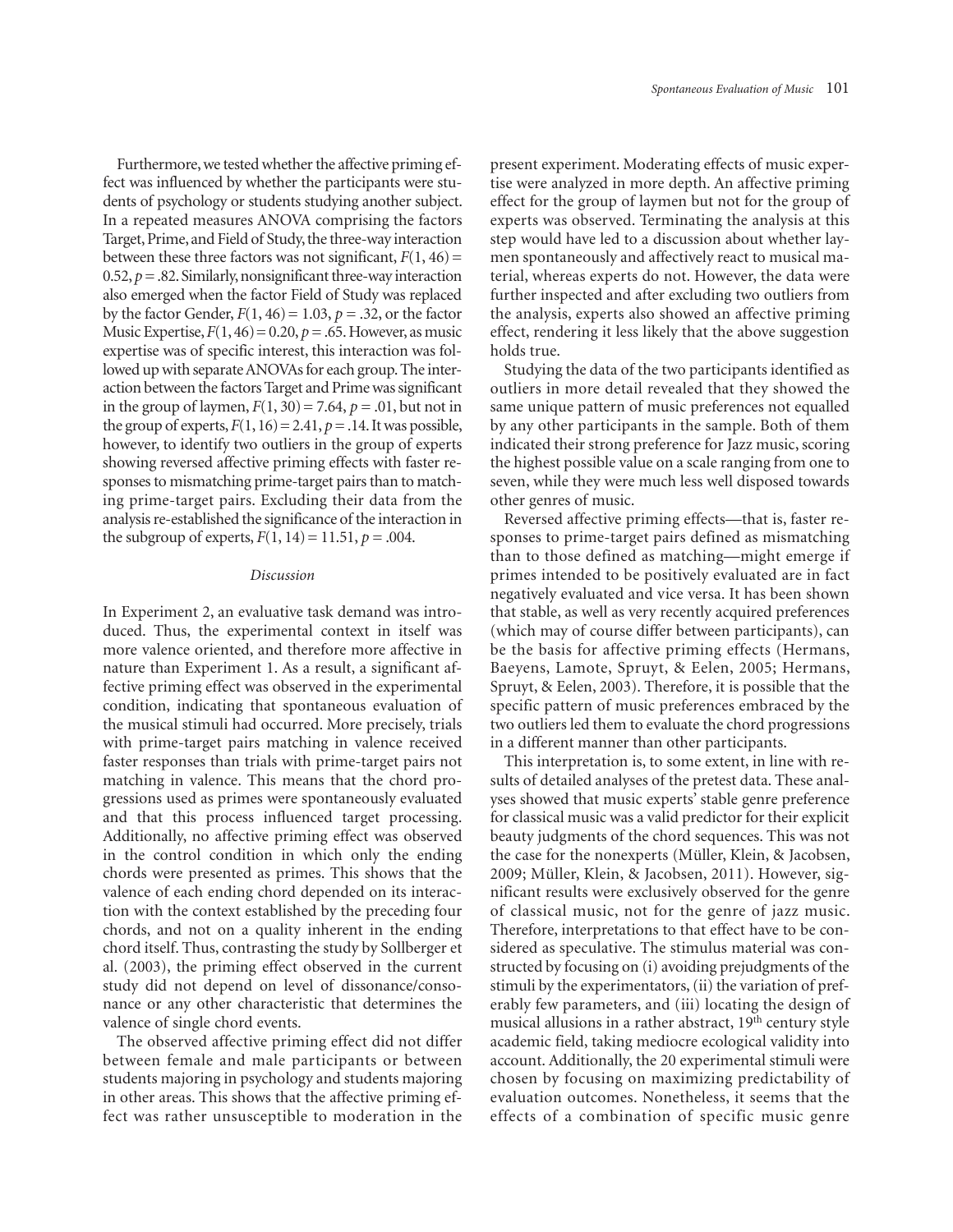preference and a high amount of music expertise on evaluation outcomes could not be entirely prevented at an individual level. This account is one of the possible explanations for the reversed affective priming effect observed in the two outliers. Further factors that caused reversed priming, especially at the group level, are discussed by Klauer, Teige-Mocigemba, and Spruyt (2009).

All participants who took part in Experiment 2 had also participated in Experiment 1. Thus, it is disputable whether the significant affective priming effect observed in Experiment 2 was indeed due to the change in task; the possibility cannot be excluded that it was due to the fact that the participants were already familiar with the stimulus material after having completed Experiment 1. To clarify this issue, Experiment 3 was conducted.

#### Experiment 3

Experiment 3 was a replication of Experiment 2, with participants that had not participated in Experiment 1 and 2. Additionally, participants explicitly rated the musical stimuli with respect to their beauty and valence, subsequent to the completion of the EDT. This additional task was introduced to assure conformity with the results of the pretest. Furthermore, musical stimuli were classified according to their beauty in the pretest, whereas in the experiments, valence was the central concept in all tasks. Thus, in the case of the present stimulus material, it was necessary to control whether ratings of beauty and valence overlapped sufficiently to be treated as interchangeable category labels. A scale spanning from very beautiful to not beautiful was chosen for the explicit rating. The same scale was used in the pretest. This scale was chosen because it has recently been confirmed in a questionnaire study that the adjective "beautiful" resides at the core of the conceptual structure of music aesthetics (Istók et al., 2009). This adjective therefore has been found to represent the optimal linguistic device for expressing the aesthetic value of music (Istók et al., 2009). As a second scale, the valence dimension spanning from positive to negative was chosen for the explicit rating because of its importance for the EDT. Furthermore, participants were asked for their personal hypothesis concerning the aim of the experiment. In line with the results of Sollberger et al. (2003), it is expected that the affective priming effect is independent of whether participants make a correct guess about the experiment's hypothesis or not.

#### *Method*

*Participants*. Forty students (24 women, 16 men) from the University of Leipzig participated in the study for either course credit or monetary compensation. Their mean age was 21.93 years (*SD* = 4.35). All participants were native speakers of German with normal hearing and normal or corrected-to-normal visual acuity. Of the participants, 70% were students of psychology in their first year. The data of one male participant had to be excluded from all analyses due to overall slow responses (determined by the Tukey outlier criterion). Hence, all analyses reported in the following are based on the data of the 39 remaining participants.

*Materials.* The same target and prime stimuli that were used in Experiment 2 served as material.

*Procedure.* The procedure was identical to that of Experiment 2. Additionally, explicit ratings of the chord progressions were obtained following the completion of the EDT. Participants judged either the valence or the beauty of the chord progressions first. The order in which the tasks were to be completed was counterbalanced across participants. Five-point Likert scales were used for this purpose with the endpoints labelled "not beautiful" and "very beautiful" in the explicit beauty rating task, and "positive" and "negative" in the explicit valence rating task.

Subsequent to completing all tasks and filling in the questionnaires, participants were asked for their personal hypothesis regarding the objective of the experiment. Seventeen participants made a good guess at the hypothesis; that is, they correctly guessed that the affective match or mismatch between musical prime stimuli and target words was supposed to affect the processing of the target words. These 17 participants were henceforth considered as the group of participants who correctly guessed the hypothesis, even though only eight of them guessed that the main focus of the EDT lay in affecting response times. Error rates were mostly named as the dependent measure of interest or the perception of the words in general (without the respondents being sure how this could be measured). Nineteen participants claimed to have no idea, or put forth incomplete or false hypotheses. For three participants, no data were acquired on this measure.

Following the same procedure as described in Experiment 2, participants were sorted into two groups differing in music experience. The group of participants high in musical experience was comprised of 17 individuals and the group of participants with less experience 22 individuals.

For the analysis of response times, all trials with false responses were discarded (3.3% of the data). Additionally, 4.0% of the remaining responses were discarded because they were either too fast or too slow according to Tukey's outlier criterion. In total, 7.3% of the data were eliminated. Individual subject averages were computed based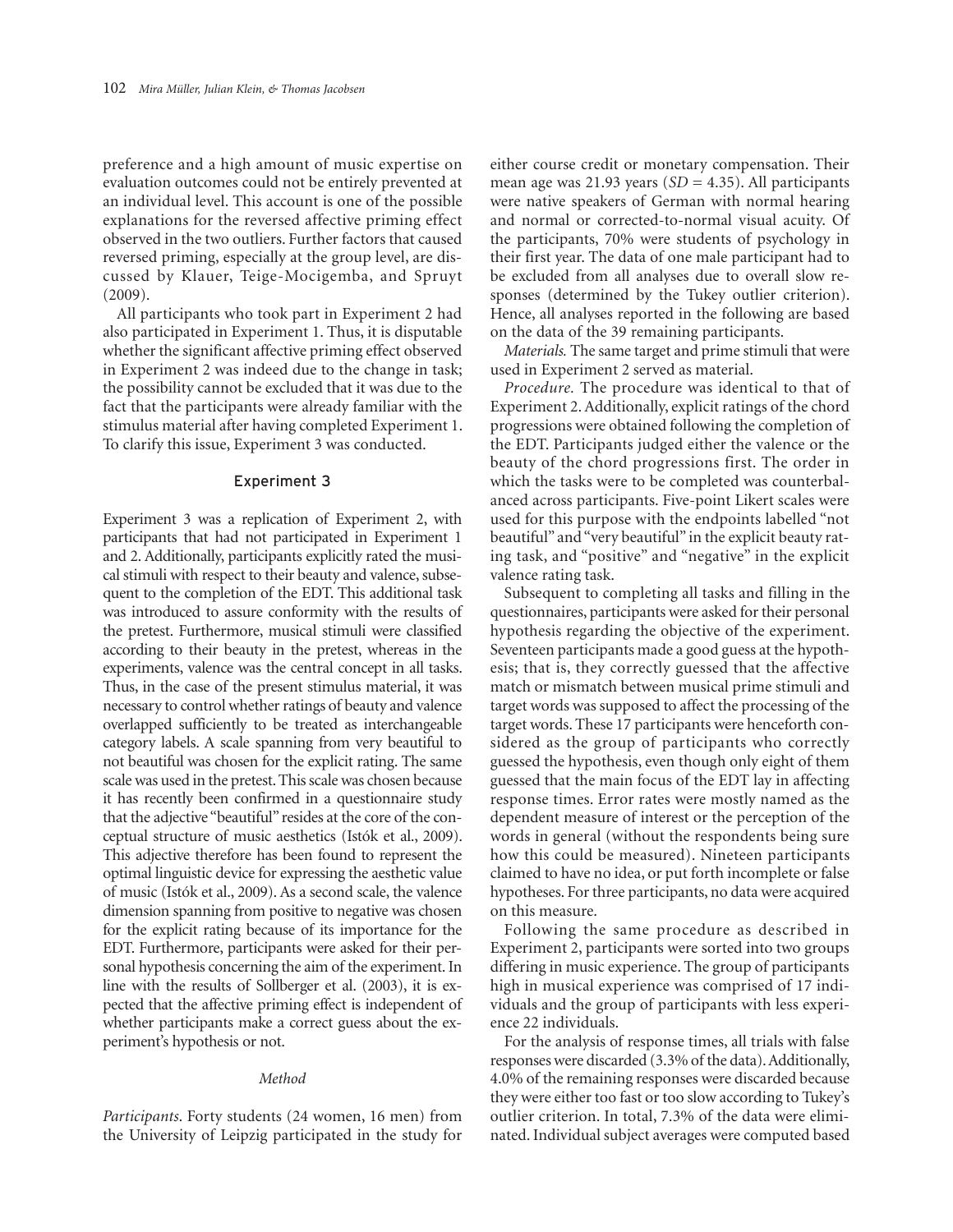variance (ANOVAs) were conducted as in Experiment 2. Additionally, repeated measures ANOVAs were computed with the factors Target, Prime, and Hypothesis.

#### *Results*

In the experimental condition, participants responded faster to trials with prime-target pairs matching in valence than to trials with nonmatching pairs (see Figure 3). This was statistically confirmed in a repeated measures ANOVA comprising the factors Target and Prime by the significant interaction between these two factors,  $F(1, 38) = 6.46$ ,  $p = .02$ , partial  $\eta^2 = .15$ .

The main effects in this analysis were not significant. Furthermore, the analysis of false responses in the experimental condition yielded no significant effects (e.g., Target x Prime:  $F(1, 38) = 1.11$ ,  $p = .30$ ).

As expected, no affective priming effect was observed in the control condition. This was confirmed by the nonsignificant interaction between the factors Target and Prime,  $F(1, 38) = 0.53$ ,  $p = .47$ . A difference in response times to the two categories of target words was observed. Positive targets were responded to more quickly (*M* = 572.27 ms,  $SD = 80.22$  ms) than negative targets ( $M =$ 591.49 ms,  $SD = 85.98$  ms). This main effect of the factor target was significant,  $F(1, 38) = 14.00, p = .001$ .



**FIGURE 3.** Mean response times (in ms) in the EDT (Experiment 3) to positive and negative words as a function of prime valence. Error bars +1,-1 standard errors.

No difference in overall response time and the rate of false responses between the experimental condition  $(M = 586.45 \text{ ms}, SD = 76.67 \text{ ms}; M = 0.63, SD = 0.58)$ and the control condition ( $M = 581.88$  ms,  $SD = 81.59$ ) ms; *M* = 0.67, *SD* = 0.63) was observed, *t*(38) = 0.43, *p* = .67 and *t*(38) = 0.54, *p* = .59.

To test whether the order in which the conditions were completed had an influence on response times, a repeated-measure ANOVA was conducted with the factors Target, Prime, and Order. The interaction between the factors Target and Prime was not influenced by the order in which the conditions occurred, as revealed by a nonsignificant three-way interaction between the factors Target, Prime, and Order, *F*(1, 38) = 0.04, *p* = .85. All other effects involving the factor Order were also not significant.

Furthermore, we tested whether the affective priming effect was influenced by whether the participants were students of psychology or students studying another subject. In a repeated measures ANOVA comprising the factors Target, Prime, and Field of Study, the three-way interaction was not significant,  $F(1, 37) = 1.39$ ,  $p = .25$ . Similarly, a nonsignificant three-way interaction also emerged when the factor Field of Study was replaced by the factor Gender,  $F(1, 37) = 1.36$ ,  $p = .25$ , or Music Expertise,  $F(1, 37) < 0.01$ ,  $p = .98$ .

To test whether guessing the hypothesis correctly or not affected response times in the experimental condition, a repeated-measure ANOVA was conducted with the factors Target, Prime, and Hypothesis. The three-way interaction was not significant,  $F(1, 34) = 1.76$ ,  $p = .19$ . The same was true for the two-way interaction between the factors Prime and Hypothesis,  $F(1, 34) = 3.93$ ,  $p =$ .06. However, the two-way interaction between the factors Target and Hypothesis was significant,  $F(1, 34) =$  $5.82, p = .02.$ 

In the analysis of error rates, the interaction between the factors Target, Prime, and Hypothesis, the interaction between the factors Target and Hypothesis, and the interaction between the factors Prime and Hypothesis were not significant,  $F(1, 34) = 1.10$ ,  $p = .30$ ,  $F(1, 34) = 0.01$ , *p* = .93, and *F*(1, 34) = 1.94, *p* = .17, respectively. The same was true for the analysis of response times (all *F*s < 1.00) and error rates in the control condition (all *F*s < 1.30).

The explicit valence and beauty ratings of the participants in Experiment 3 were compared with the beauty ratings obtained from the pretest sample (see Figure 4). Based on the beauty ratings of the experimental sample, the resulting categorization of positive and negative primes was the same as the original categorization of chord progressions. Based on the valence ratings of the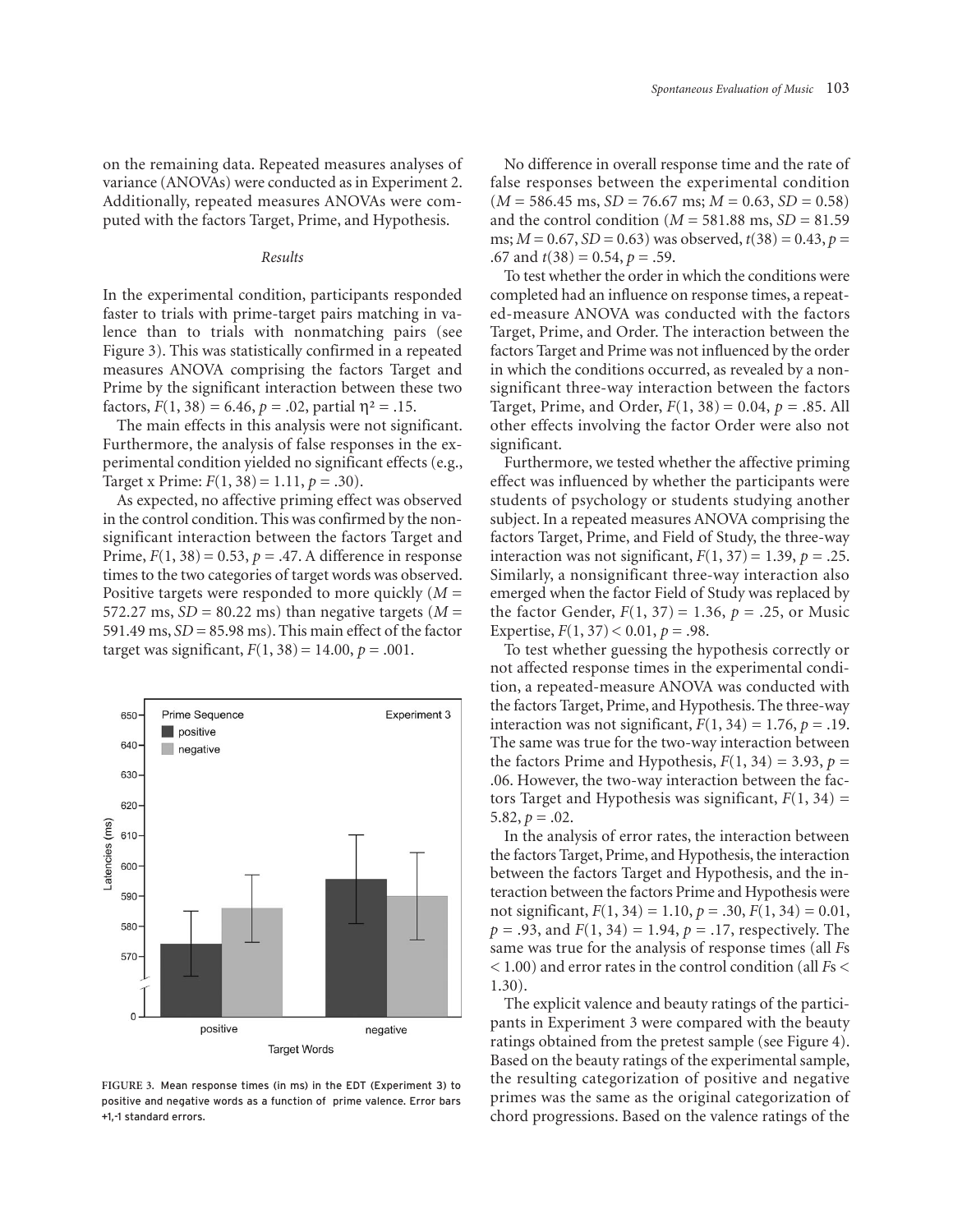

**FIGURE 4.** Mean beauty and valence ratings for all positive (dark gray box) and negative (light gray box) prime sequences. Mean beauty ratings of the pretest sample are depicted as black triangles, mean beauty ratings of the experimental sample as light gray squares, and mean valence ratings of the experimental sample as dark gray circles. Significant differences between the mean beauty and the mean valence ratings of the experimental sample are marked as follows: \*  $p$  < .10, \*\*  $p$  < .05, \*\*\*  $p$  < .01.

experimental sample, the categorization that resulted was to a large extent identical to the original categorization. This means that of the ten chord progressions that were included in the category of negative prime stimuli, nine were categorized in a manner corresponding to the original categorization. The same was true for the category of positive prime stimuli.

The correspondence between pretest and experimental ratings was further quantified by correlation analyses. Pretest ratings correlated significantly with beauty ratings,  $r(18) = .93$ ,  $p < .001$ , and valence ratings,  $r(18) =$ .86,  $p < .001$ , of the experimental sample. Similarly, the beauty and the valence rating of the experimental sample were also significantly correlated,  $r(18) = .94$ ,  $p < .001$ . Mean rating scores for both sets are shown in Table 4.

#### *Discussion*

In line with the results of Experiment 2, the expected affective priming effect was observed in Experiment 3. This shows that the affective priming effect observed in the EDT is also replicated if participants have not heard the musical stimulus material before and completed the LDT as a preceding task. Thus, the effect does not depend on prior familiarity with the stimulus material.

Furthermore, explicit ratings of the stimuli were obtained. Participants rated the beauty as well as the valence of the prime stimuli subsequent to the EDT.

**TABLE 4.** Mean Rating Values and Standard Deviations for Both Sets of Prime Stimuli.

|                           | Pretest sample | Experimental sample |                |  |  |
|---------------------------|----------------|---------------------|----------------|--|--|
|                           | Beauty rating  | Beauty rating       | Valence rating |  |  |
| Positive set<br>Mean (SD) | 3.72(0.20)     | 3.53(0.37)          | 3.40(0.49)     |  |  |
| Negative set<br>Mean (SD) | 2.23(0.21)     | 2.52(0.16)          | 2.47(0.20)     |  |  |

*Note*: Stimuli were rated on 5-point Likert scales ranging from 1 = "not beautiful"/ "negative" to 5 = "beautiful"/"positive."

Significant differences between beauty and valence ratings were observed in only four out of 20 stimuli (see Figure 4). This finding, combined with the high correlation coefficient observed between beauty and valence scores, leads to this assumption: that in the case of the present stimulus material, the concepts of beauty and valence are closely related enough to be treated as interchangeable category labels in the scope of this study. Furthermore, the explicit ratings of the experimental sample were in line with the ratings of the pretest sample.

Following Sollberger et al. (2003), we tested whether the participants that had made a good guess at the hypothesis of the experiment differed from those who had made either no guess or an inaccurate guess. In line with the results of Sollberger et al. (2003), the affective priming effect was not significantly moderated by hypothesis group.

# General Discussion

In the scope of the present study, we examined evaluative processes occurring spontaneously in response to musical stimulus material. Three experiments were conducted using the affective priming paradigm as a means to study these processes implicitly. The experiments differed according to how strongly attention was drawn to the valence of the target words that were used, in order to measure spontaneous evaluation of the musical stimuli that served as primes. Experiment 1 consisted of an LDT, whereas in Experiments 2 and 3, target words had to be categorized according to their valence (EDT). The task employed in Experiment 1 was therefore less evaluative in nature than the task employed in Experiments 2 and 3.

By obtaining affective priming effects in Experiments 2 and 3, we were able to demonstrate the occurrence of unprompted evaluation processes in response to the ending chords of chord progressions. Observing no similar priming effect in Experiment 1 raises this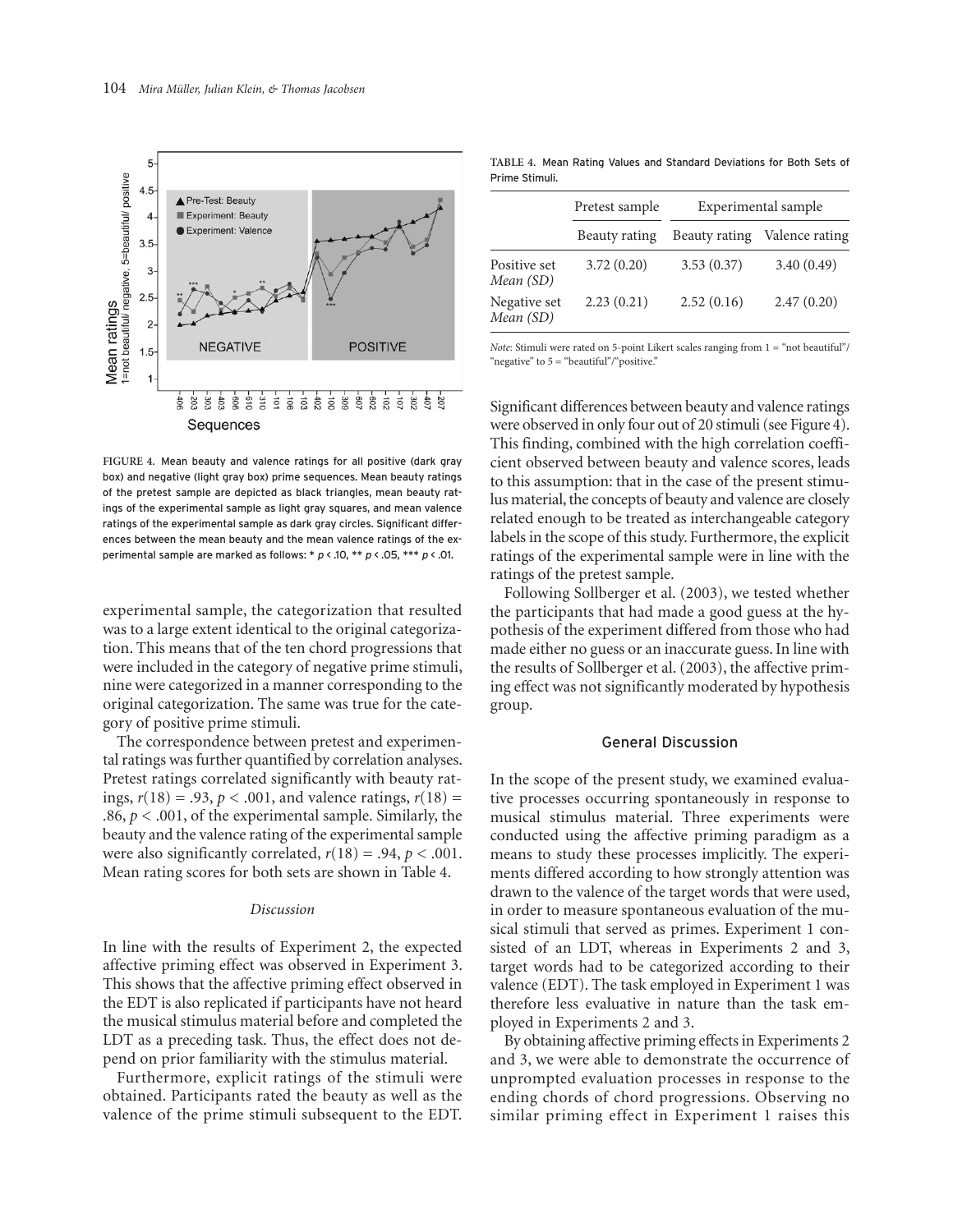question: is musical material evaluated spontaneously only if it is presented in a context that classifies as evaluative? (e.g., the context created by Experiment 2 with an inherently high saliency of the valence dimension). Or, alternatively: is musical material invariably evaluated independent of context variables? If this is the case, the use of an LDT in Experiment 1 would have failed to capture this process. The former account is in line with results from a study conducted by Spruyt et al. (2007), who found that "automatic stimulus processing depends on the extent to which the experimental context, as a whole, encourages participants to assign attention to the affective stimulus dimension" (p. 48). In contrast, the latter account is in line with Deutsch and Gawronski (2009), who caution against prematurely interpreting differences between priming effects as authentic modulations of the underlying evaluation process. Based on the current data it cannot be terminally determined which of the two alternative accounts holds true.

Koelsch et al. (2004) have concluded that musical stimuli, similar to linguistic stimuli, are subject to automatic semantic analyses. Thus, it is important to discuss and delineate the affective priming effects obtained in the present study in light of these results. Compared to affective priming effects, semantic priming effects are replicated much more consistently with LDTs and pronunciation tasks (Storbeck & Robinson, 2004). According to Storbeck and Robinson, observing affective priming effects with an LDT might be evidence that additional semantic information contained in the musical material distinguishes the categories of positive and negative stimuli from each other. For example, in a study that uses only words as primes and targets, this would be the case if all negative words referred to unpopular animals (e.g., spider, snake) and all positive words to flowers (e.g., rose, lily). In such a case, the priming effect observed could not be labelled "affective," as it would probably be less driven by the affective than by the additional semantic information contained by the stimuli. In the present study, no priming effect was observed in the LDT. This hints at the fact that the musical stimuli used in the present study lack additional semantic information that varies between categories. As a consequence, it was only possible to assign category membership based on valence information. Thus, affective information was exclusively responsible for the affective priming effects observed in Experiments 2 and 3 with the EDT. This strengthens the claim that we have truly captured spontaneous evaluative processes in the present experiments and not the residues of automatic semantic analyses.

Furthermore, Storbeck and Robinson (2004) compared affective and semantic priming effects to contribute to the debate on whether the claim of affective primacy (Zajonc, 1980) is to be upheld, or whether semantic analyses are the precondition for affective processing. They observed more robust semantic than affective priming effects in four out of five experiments. Affective priming effects emerged only in their third experiment, in which the stimulus material was reduced to a set of words that contained only affective without additional semantic information. The authors concluded that "people may only retrieve affective associations when initial analyses in terms of semantic category membership yield minimal information" (p. 86). This is a very interesting finding regarding music, which, compared to language in general, is less rich in clear-cut semantic information; therefore, automatic attempts at semantically categorizing musical material very often results in "minimal information." Combining this insight with one contributed by Koelsch et al. (2004), it becomes conceivable that semantic analyses of musical stimuli take place but remain relatively fruitless in many cases. This, in turn, leads to an increased retrieval of affective associations. Thus, the relative lack of semantic content in music might be a crucial factor motivating the affective processing of music. The power of music to evoke emotions is a welldocumented phenomenon, and in recent years the importance of studying the mechanisms responsible for eliciting emotions in response to music has been emphasized (for example, see Juslin & Västfjäll, 2008). The mechanism outlined here might add another piece to the puzzle in explaining the strong link between music and emotion.

With the present study, we extend findings previously reported by Sollberger et al. (2003) by showing that spontaneous evaluation transcends the level of single sound events, and also applies to situations in which a certain polarity emerges from the relations between multiple sound events. It is especially interesting that the musical chords used in the present study had neither a specific polarity of their own nor gained it through effects of contrast; that is, a stimulus evaluated as being exceptionally beautiful was not followed by one rated as neutral, which would have rendered the latter slightly negative in comparison. Also, the ending chords did not vary with respect to their adherence to music stylistic rules: the relation of the ending chord to the preceding four chords was functionally valid in a number of historical Western music styles (mostly Baroque at least), and composed correctly after Baroque piano voicing principles (basso continuo) for all sequences. The overall impression of the stimuli, being in the field of  $18<sup>th</sup>$ -19th century Western artistic music, was not too closely related to any specific music style (as for example the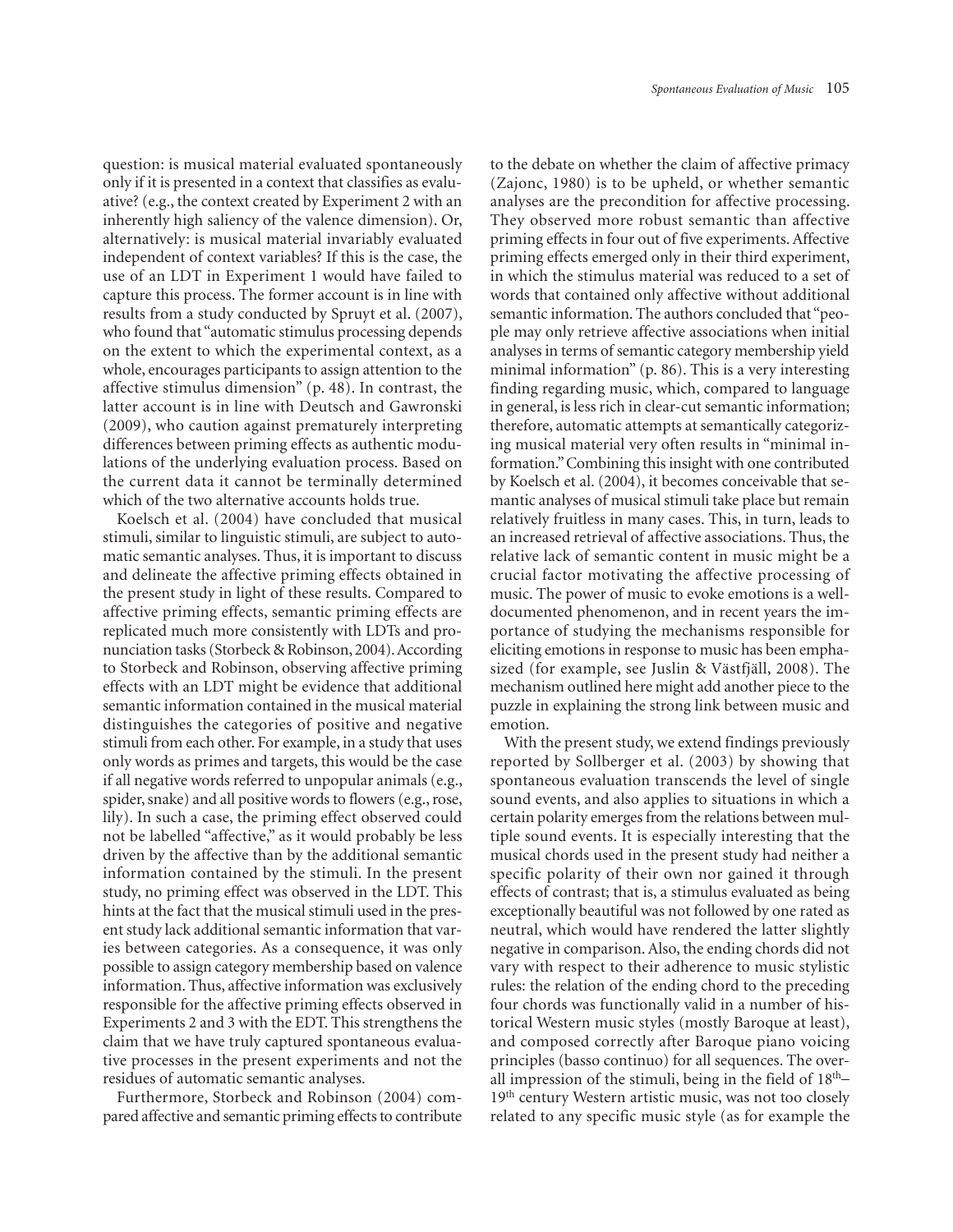idiom of Wiener Klassik), such that specific expectations of progressions and their fulfilment or disappointment (up to the feeling of stylistic "violations") were avoided and left to individual preference and imagination. Moreover, the amount of the ending effect was comparable, as none of the sequences ended on a functionally closing chord (e.g., tonic).

Furthermore, even though their behavioral data did not capture local changes in affective responses to altered chords, Steinbeis et al. (2006) reported ERP data pointing to the fact that these changes occur. This is confirmed by the present results, which provide clear evidence for immediate affective evaluative processes occurring locally and unprompted during music reception.

## Conclusion

Music was presented as a secondary stimulus in the present study, thereby recreating a very common listening situation: that of music playing in the background while participants were occupied with another primary task. It was demonstrated that music is evaluated even in the absence of the demand for explicit judgments. This is a finding of fundamental importance to the

discussion of larger scale emotions felt in reaction to music. There was also evidence that raises the question of whether spontaneous evaluation processes are sensitive to context manipulations. The discussion of the current results with reference to harmonic and semantic priming studies presents a starting point for a more comprehensive approach to future research on implicit music processing.

## Author Note

The authors thank Sara Bergman for proofreading and three anonymous reviewers for very helpful comments on an earlier version of this article. This work was supported by the NEST (New and Emerging Science and Technology) program of the European Commission (FP6-2004-NEST-PATH-028570). The musical stimuli used in the study can be listened to on the following web-page: www.uni-leipzig.de/~brain/stimuli, Username: music, Password: perception.

*Correspondence concerning this article should be addressed to* Mira Müller, Department of Psychology I, University of Leipzig, Seeburgstraße 14-20, D-04103 Leipzig, Germany. E-mail: mira.mueller@uni-leipzig.de

# References

- Altenmüller, E., Schürmann, K., Lim, V. K., & Parlitz, D. (2002). Hits to the left, flops to the right: Different emotions during listening to music are reflected in cortical lateralisation patterns. *Neuropsychologia, 40*, 2242–2256.
- Bargh, J. A., Chaiken, S., Raymond, P., & Hymes, C. (1996). The automatic evaluation effect: Unconditional automatic attitude activation with a pronunciation task. *Journal of Experimental Social Psychology, 32*, 104–128.
- BARGH, J. A., & CHARTRAND, T. L. (1999). The unbearable automaticity of being. *American Psychologist, 54*, 462–479.
- Bigand, E., Madurell, F., Tillmann, B., & Pineau, M. (1999). Effect of global structure and temporal organization on chord processing. *Journal of Experimental Psychology-Human Perception and Performance, 25*, 184–197.
- Cohen, J. (1973). Eta-squared and partial eta-squared in fixed factor ANOVA designs. *Educational and Psychological Measurement, 33*, 107–112.
- De Houwer, J., Hermans, D., & Eelen, P. (1998). Affective and identity priming with episodically associated stimuli. *Cognition and Emotion, 12*, 145–169.
- De Houwer, J., Hermans, D., Rothermund, K., & Wentura, D. (2002). Affective priming of semantic categorisation responses. *Cognition and Emotion, 16*, 643–666.
- Deutsch, R., & Gawronski, B. (2009). When the method makes a difference: Antagonistic effects on "automatic evaluations"

as a function of task characteristics of the measure. *Journal of Experimental Social Psychology, 45*, 101–114.

- Fazio, R. H. (2001). On the automatic activation of associated evaluations: An overview. *Cognition and Emotion, 15*, 115– 141.
- Hermans, D., Baeyens, F., Lamote, S., Spruyt, A., & Eelen, P. (2005). Affective priming as an indirect measure of food preferences acquired through odor conditioning. *Experimental Psychology, 52*, 180–186.
- Hermans, D., Spruyt, A., & Eelen, P. (2003). Automatic affective priming of recently acquired stimulus valence: Priming at SOA 300 but not at SOA 1000. *Cognition and Emotion, 17*, 83–99.
- Hoaglin, D. C., Iglewicz, B., & Tukey, J. W. (1986). Performance of some resistant rules for outlier labeling. *Journal of the American Statistical Association, 81*, 991–999.
- Istók, E., Brattico, E., Jacobsen, T., Krohn, K., Müller, M., & Tervaniemi, M. (2009). Aesthetic responses to music: A questionnaire study. *Musicae Scientiae, 13*, 183–206.
- Juslin, P. N., & Västfjäll, D. (2008). Emotional responses to music: The need to consider underlying mechanisms. *Behavioral and Brain Sciences, 31*, 559–575.
- Kemp-Wheeler, S. M., & Hill, A. B. (1992). Semantic and emotional priming below objective detection threshold. *Cognition and Emotion, 6*, 113–128.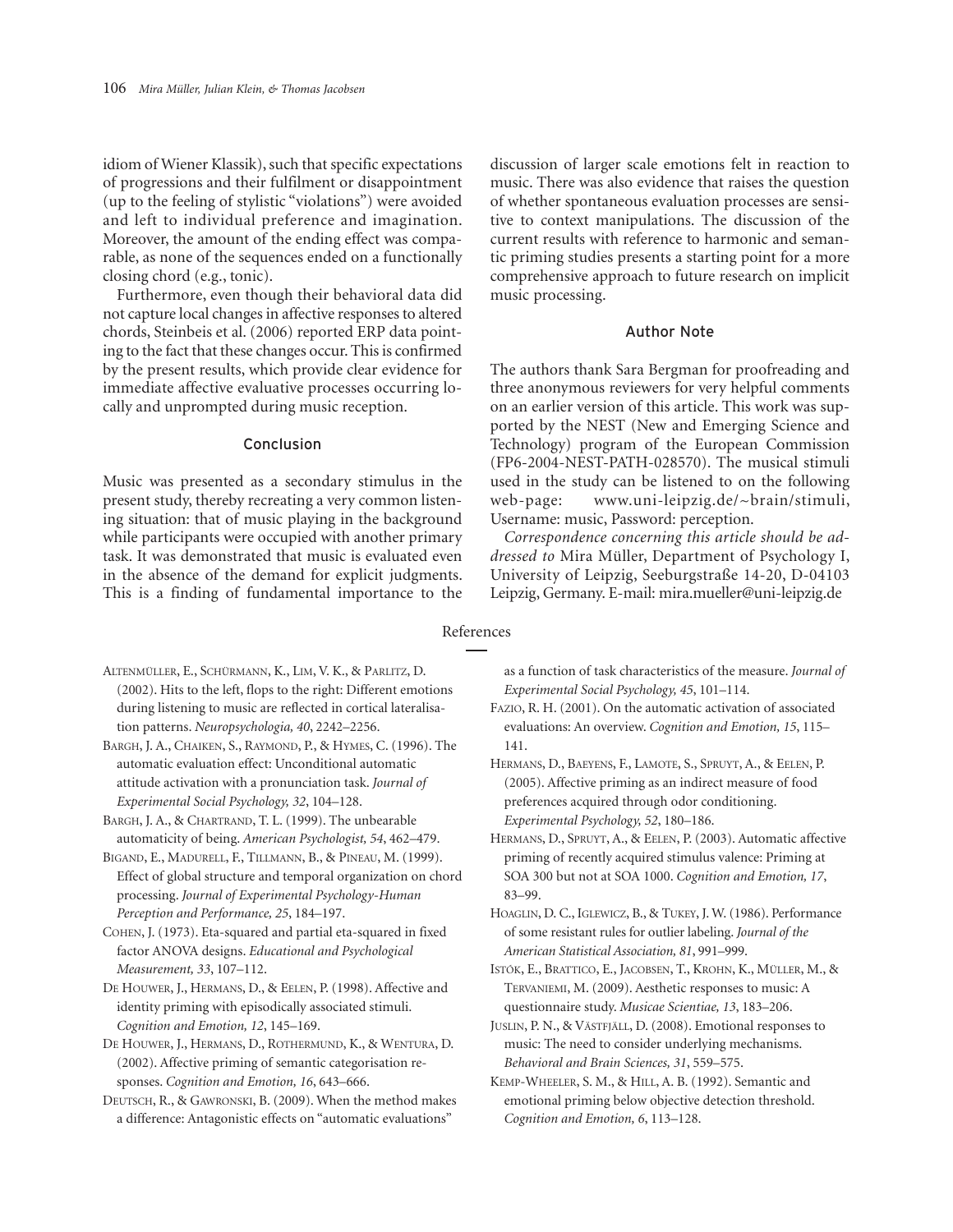Klauer, K. C., & Teige-Mocigemba, S. (2007). Controllability and resource dependence in automatic evaluation. *Journal of Experimental Social Psychology, 43*, 648–655.

Klauer, K. C., Teige-Mocigemba, S., & Spruyt, A. (2009). Contrast effects in spontaneous evaluations: A psychophysical account. *Journal of Personality and Social Psychology, 96*, 265–287.

Klinger, M. R., Burton, P. C., & Pitts, G. S. (2000). Mechanisms of unconscious priming: I. Response competition, not spreading activation. *Journal of Experimental Psychology-Learning Memory and Cognition, 26*, 441–455.

Koelsch, S., Kasper, E., Sammler, D., Schulze, K., Gunter, T., & FRIEDERICI, A. D. (2004). Music, language and meaning: Brain signatures of semantic processing. *Nature Neuroscience, 7*, 302–307.

Meyer, L. B. (1956). *Emotion and meaning in music*. Chicago, IL: University of Chicago Press.

Müller, M., Höfel, L., Brattico, E., & Jacobsen, T. (2010). Aesthetic judgments of music in experts and laypersons–An ERP study. *International Journal of Psychophysiology, 76*, 40–51.

Müller, M., Klein, J., & Jacobsen, T. (2009, February). *Aesthetic evaluation of chord progressions in piano music*. Poster presented at the BrainTuning Workshop: Music, Emotions, and Brain Plasticity, Helsinki, Finland. doi: 10.3389/conf. neuro.09.2009.02.025

Müller, M., Klein, J., & Jacobsen, T. (2011). *Musical experience and genre preferences run deep: A study of differential effects on aesthetic responses to chord progressions in piano music*. Manuscript submitted for publication.

Murphy, S. T., & Zajonc, R. B. (1993). Affect, cognition, and awareness - Affective priming with optimal and suboptimal stimulus exposures. *Journal of Personality and Social Psychology, 64*, 723–739.

Orr, M. G., & Ohlsson, S. (2005). Relationship between complexity and liking as a function of expertise. *Music Perception, 22*, 583–611.

Ortony, A., Clore, G., & Collins, A. (1988). *The cognitive structures of emotions*. Cambridge, MA: Cambridge University Press.

PERETZ, I., GAUDREAU, D., & BONNEL, A. M. (1998). Exposure effects on music preference and recognition. *Memory and Cognition, 26*, 884–902.

SCHERER, K. R. (2004). Which emotions can be induced by music? What are the underlying mechanisms? And how can we measure them? *Journal of New Music Research, 33*, 239– 251.

SCHERER, K. R., & ZENTNER, M. (2008). Music evoked emotions are different – More often aesthetic than utilitarian. *Behavioral and Brain Sciences, 31*, 595–596.

Sloboda, J. A., & O'Neill, S. A. (2001). Emotions in everyday listening to music. In P. N. Juslin & J. A. Sloboda (Eds.), *Music and emotion* (pp. 415–429). New York: Oxford University Press.

Sollberger, B., Reber, R., & Eckstein, D. (2003). Musical chords as affective priming context in a word-evaluation task. *Music Perception, 20*, 263–282.

Spruyt, A., De Houwer, J., Hermans, D., & Eelen, P. (2007). Affective priming of nonaffective semantic categorization responses. *Experimental Psychology, 54*, 44–53.

STEINBEIS, N., KOELSCH, S., & SLOBODA, J. A. (2006). The role of harmonic expectancy violations in musical emotions: Evidence from subjective, physiological, and neural responses. *Journal of Cognitive Neuroscience, 18*, 1380–1393.

STORBECK, J., & ROBINSON, M. D. (2004). Preferences and inferences in encoding visual objects: A systematic comparison of semantic and affective priming. *Personality and Social Psychology Bulletin, 30*, 81–93.

Tillmann, B., Bigand, E., & Pineau, M. (1998). Effects of global and local contexts on harmonic expectancy. *Music Perception, 16*, 99–117.

Tillmann, B., Janata, P., Birk, J., & Bharucha, J. J. (2008). Tonal centers and expectancy: Facilitation or inhibition of chords at the top of the harmonic hierarchy? *Journal of Experimental Psychology: Human Perception and Performance, 34*, 1031– 1043.

WENTURA, D. (2000). Dissociative affective and associative priming effects in the lexical decision task: Yes versus no responses to word targets reveal evaluative judgment tendencies. *Journal of Experimental Psychology: Learning Memory and Cognition, 26*, 456–469.

WITTENBRINK, B. (2007). Measuring attitudes through priming. In B. Wittenbrink & N. Schwarz (Eds.), *Implicit measures of attitude: Procedures and controversies* (pp. 17–58). New York: Guilford Press.

Zajonc, R. B. (1980). Feeling and thinking – Preferences need no inferences. *American Psychologist, 35*, 151–175.

Zentner, M., Grandjean, D., & Scherer, K. R. (2008). Emotions evoked by the sound of music: Characterization, classification, and measurement. *Emotion, 8*, 494–521.